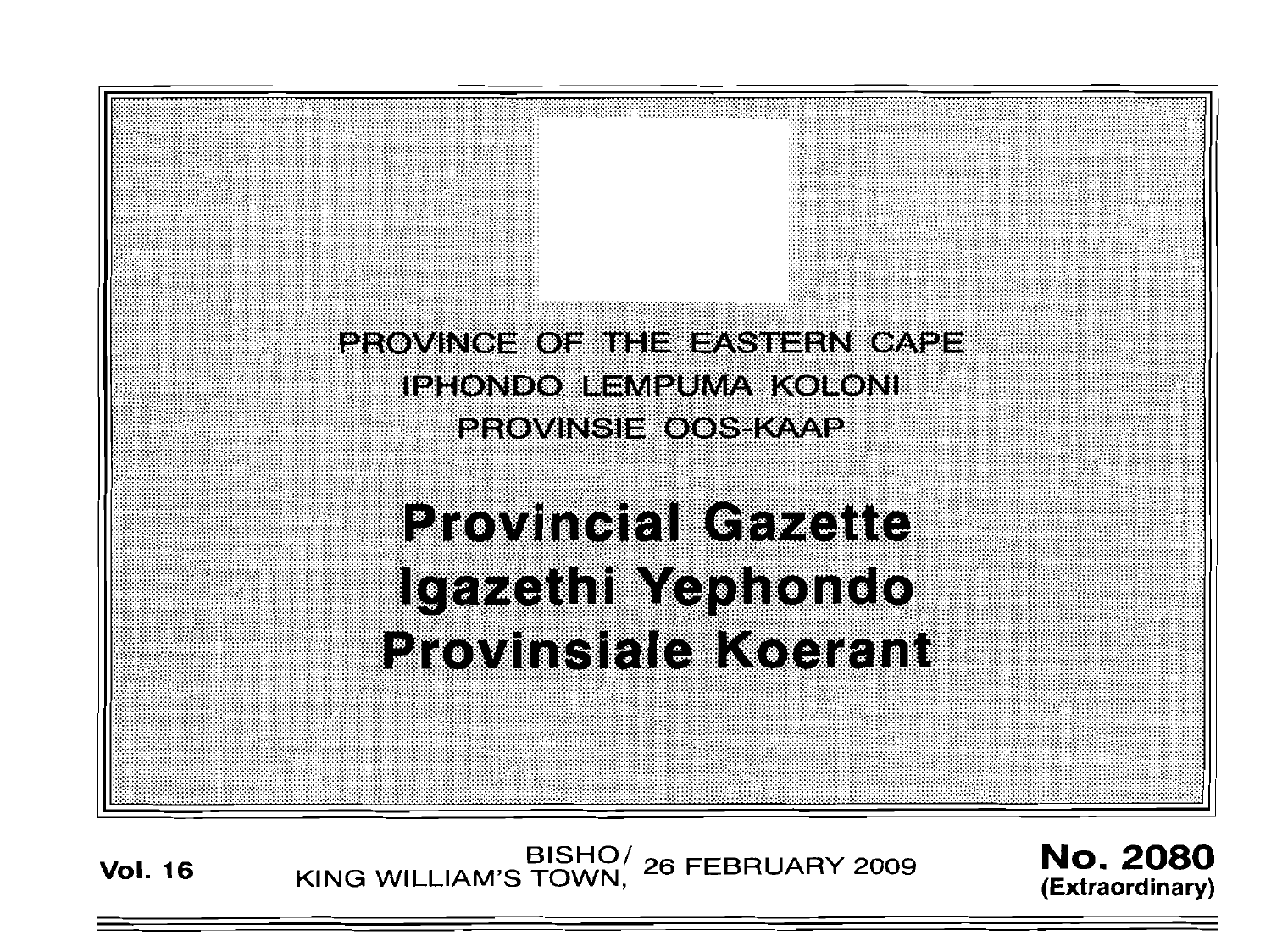$\sim$ 

|     | <b>CONTENTS • INHOUD</b> |             |                |
|-----|--------------------------|-------------|----------------|
| No. |                          | Page<br>No. | Gazette<br>No. |
|     | <b>PROVINCIAL NOTICE</b> |             |                |
|     |                          | з           | 2080           |

 $\mathcal{L}(\mathcal{L}^{\mathcal{L}})$  and  $\mathcal{L}^{\mathcal{L}}$  and  $\mathcal{L}^{\mathcal{L}}$  and  $\mathcal{L}^{\mathcal{L}}$ 

 $\label{eq:2.1} \mathcal{L}(\mathcal{L}^{\mathcal{L}}_{\mathcal{L}}(\mathcal{L}^{\mathcal{L}}_{\mathcal{L}})) \leq \mathcal{L}(\mathcal{L}^{\mathcal{L}}_{\mathcal{L}}(\mathcal{L}^{\mathcal{L}}_{\mathcal{L}}))$ 

 $\sim$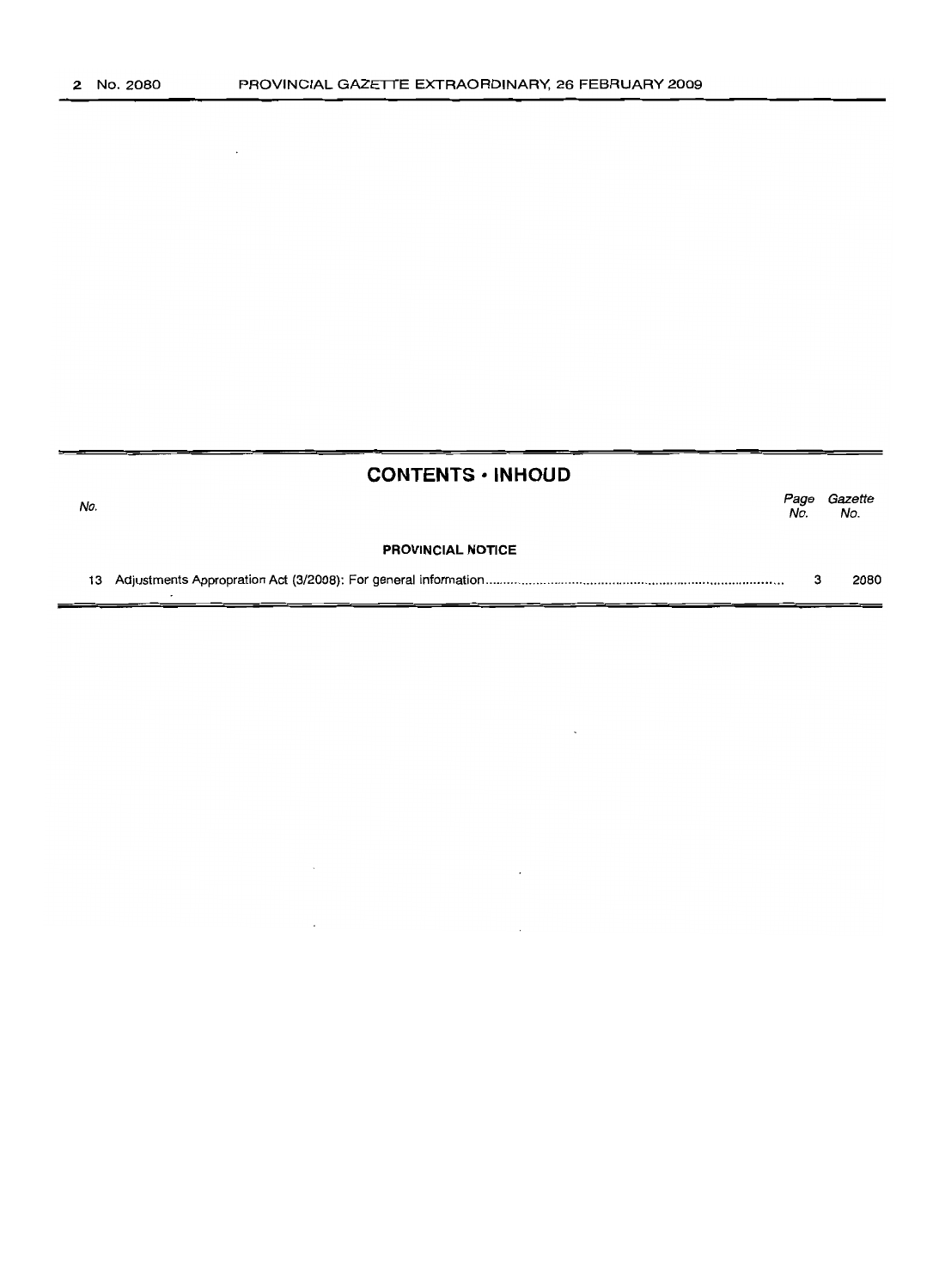## **PROVINCIAL NOTICE**

No. 13

**26 February 2009**

## **PROVINCE OF THE EASTERN CAPE**

## **OFFICE OF THE PREMIER**

## **ADJUSTMENTS APPROPRIATION ACT, 2008 (ACT NO.3 OF 2008)**

It is hereby made known that the Premier of the Province of the Eastern Cape has assented to the above mentioned Act, which is hereby published for general information.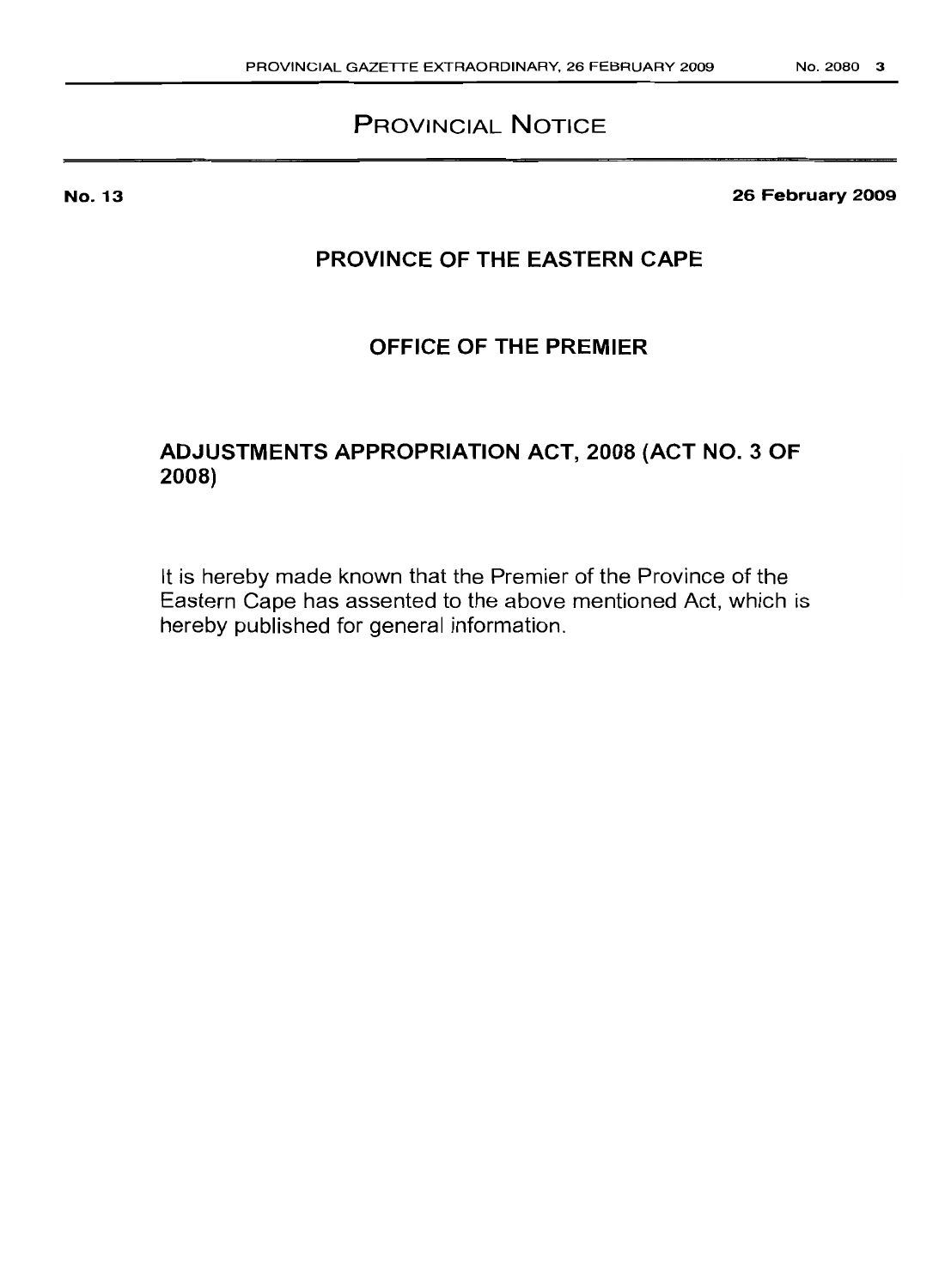## **PROVINCE OF THE EASTERN CAPE**

# **ADJUSTMENTS APPROPRIATION ACT, 2008 (EASTERN CAPE)**

*Act* **No 3 of** *2008* **(Ee)**

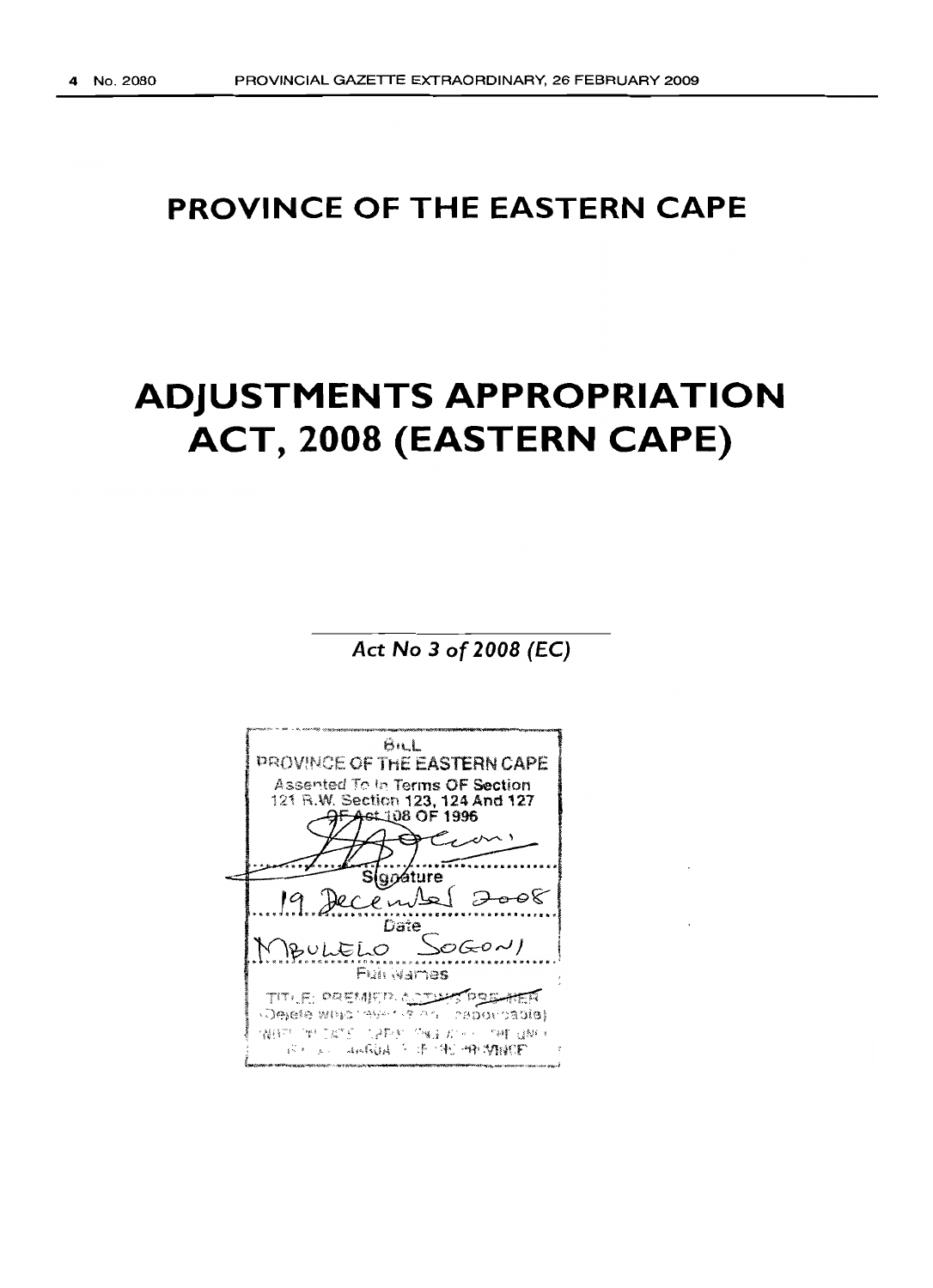$\,$ 

ACT NO 3 OF 2008 (ec) ADJUSTMEN IS APPROPRIATION ACT, 2008 (EASTERN CAPE)

## **ACT**

**To appropriate amounts of money for the requirements of the Province of the Eastern Cape for the Financial year ending 31 March 2009 and to provide for matters incidental thereto.**

**BE IT ENACTED** by the Legislature of the Province of the Eastern Cape, as follows:-

**Appropriation of amounts of money for the requirements of the Province of the Eastern Cape**

1. Subject to the provisions of the Public Finance Management Act, 1999 (Act No. 1 of 1999), there is hereby appropriated adjusted amounts of money from and to departments into and out of the Provincial Revenue Fund for the requirements of the Province of the Eastern Cape in respect of the financial year ending 31 March 2009, the adjusted amounts of RI, 575, 318 (one billion five hundred and seventy five million three hundred and eighteen thousand) as shown in the Schedule hereto.

#### **Short title**

2. This Act is called the Adjustments Appropriation Act, 2008 (Eastern Cape).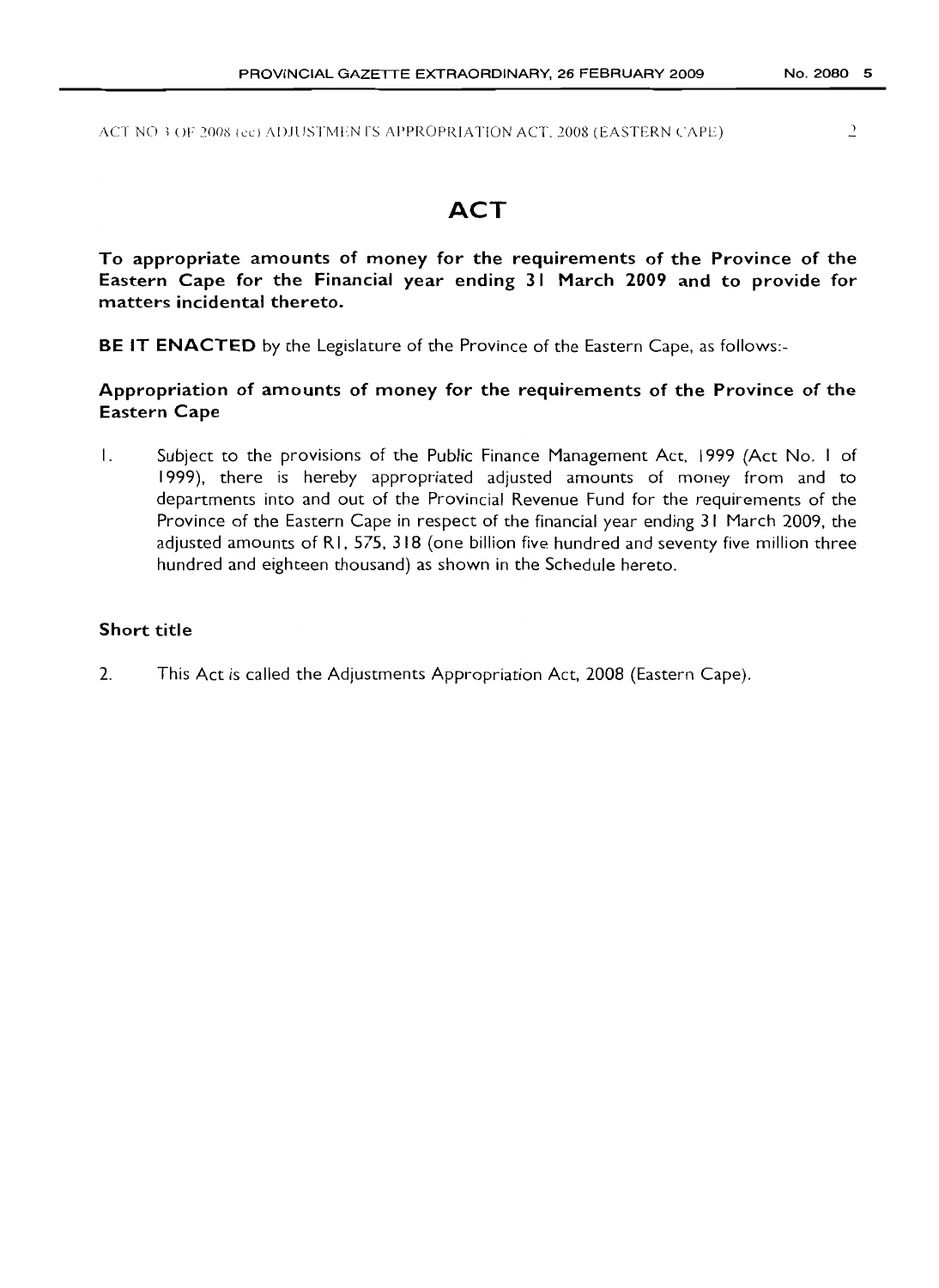ACT NO 3 OF 2008 (ec) ADJUSTMENTS APPROPRIATION ACT, 2008 (EASTERN CAPE)

 $\overline{3}$ 

## ADJUSTMENTS APPROPRIATION ACT, 2008 (EASTERN CAPE)

| <b>VOTE</b> | DEPARTMENT                                                                                    | <b>AMOUNT</b><br><b>R'000</b> |
|-------------|-----------------------------------------------------------------------------------------------|-------------------------------|
| ۱.          | Office of the Premier                                                                         | 3,098                         |
| 2.          | <b>Provincial Legislature</b>                                                                 | 28,882                        |
|             | Health                                                                                        | 893, 102                      |
|             | <b>Social Development</b>                                                                     | 11,402                        |
|             | <b>Public Works</b>                                                                           | 20, 549                       |
|             | Education                                                                                     | 110, 579                      |
| . .         | Local Government &<br><b>Traditional Affairs</b><br>$\ddot{\phantom{a}}$<br>$\sim$ $\epsilon$ | 52, 333                       |
|             | <b>Agriculture</b>                                                                            | 69,086                        |
|             | <b>Economic Development &amp;</b><br><b>Environment Affairs</b>                               | 5,880                         |
|             | Roads and Transport                                                                           | 310, 266                      |
|             | Housing                                                                                       | 22, 630                       |
| 12.         | <b>Provincial Treasury</b>                                                                    | 40, 387                       |
|             | Sport, Recreation, Arts<br>and Culture                                                        | 5,748                         |
| 15.         | Safety and Liaison                                                                            | 1,376                         |
|             | <b>TOTAL</b>                                                                                  | 1,575,318                     |

#### SCHEDULE PER DEPARTMENT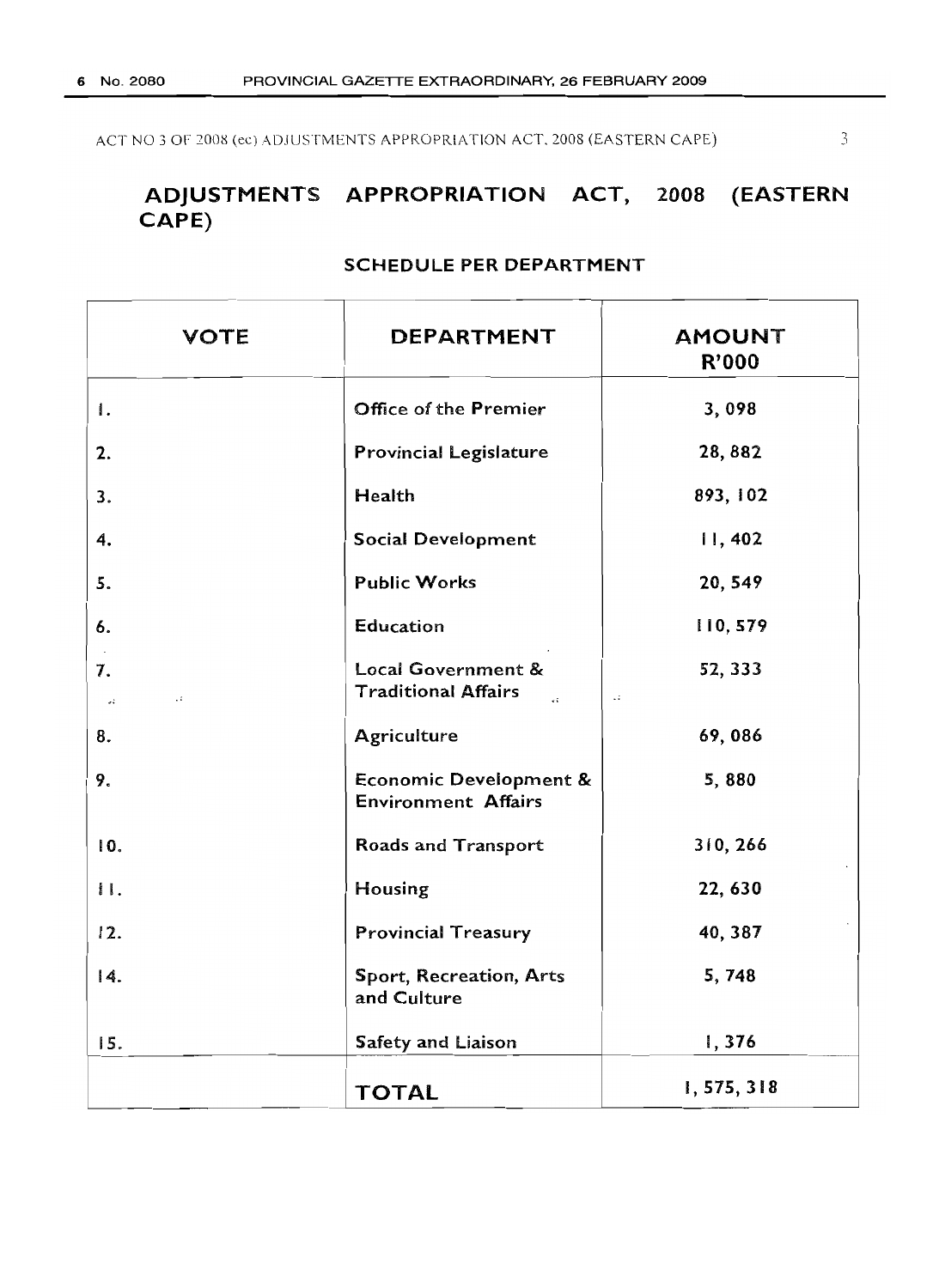|    | Details of Vote                                                                                                                                                                                                                                                           | Details of appropriation 2008/09              |                        |                                   |                                |
|----|---------------------------------------------------------------------------------------------------------------------------------------------------------------------------------------------------------------------------------------------------------------------------|-----------------------------------------------|------------------------|-----------------------------------|--------------------------------|
| No | Title                                                                                                                                                                                                                                                                     | <b>Total per Vote</b><br>and Main<br>Oivision | Current<br>Payments    | Transfers and<br><b>Subsidies</b> | Payments for<br>Capital Assets |
|    |                                                                                                                                                                                                                                                                           | <b>R'000</b>                                  | R 000                  | R'000                             | R'000                          |
|    | 1 Office of the Premier<br>To ensure effective and efficient governance in the Province of the Eastern<br>Ann<br>Cape through co-ordination of management communication services<br>Internal Audit Legal Services, policy and strategic development                       | 3.098                                         | 2.995                  | 1103                              | (1,000)                        |
|    | 1. Administration<br>Aim: Provide efficient and effective strategic support as well as general<br>administrative services to the Premier<br>Of which<br>Compensation of Employee<br><b>Goods and Services</b><br>Provinces and Municipalities                             | 6,777                                         | 6,962<br>54B2<br>1,480 | 315                               | (500)                          |
|    | Departmental agencies and accounts<br>Households<br>Machinery and equipment                                                                                                                                                                                               |                                               |                        | 315                               | (500)                          |
|    | 2. Institutional Building and Transformation (1000) and the continuum control<br>Provides executive support to the Director General to enable the successful<br>co-ordination and management of the Provincial Administration and the<br>Department Office of the Premier | (3,009)                                       | (517)                  | 8                                 | (2.500)                        |
|    | Of which<br>Compensation of Employee<br>Goods and Services<br>Provinces and Municipalities                                                                                                                                                                                |                                               | 4.841<br>(5.358)       |                                   |                                |
|    | Households<br>Machinery and Equipment                                                                                                                                                                                                                                     |                                               |                        | 8                                 | (2500)                         |
|    |                                                                                                                                                                                                                                                                           | (670)                                         | (3, 450)               | 780                               | 2.000                          |
|    | To facilitate and co-ordinate integrated provincial policies and planning and<br>evaluate the impact thereof<br>Of which                                                                                                                                                  |                                               |                        |                                   |                                |
|    | Compensation of Employee<br>Goods and Services<br>Provinces and Municipalities                                                                                                                                                                                            |                                               | 3903<br>(7353)         |                                   |                                |
|    | Departmental agencies and accounts<br>Non orpfit institutions<br>Households                                                                                                                                                                                               |                                               |                        | 780                               |                                |
|    | Machinery and equipment<br>Software                                                                                                                                                                                                                                       |                                               |                        |                                   | 2000                           |
|    |                                                                                                                                                                                                                                                                           |                                               |                        |                                   |                                |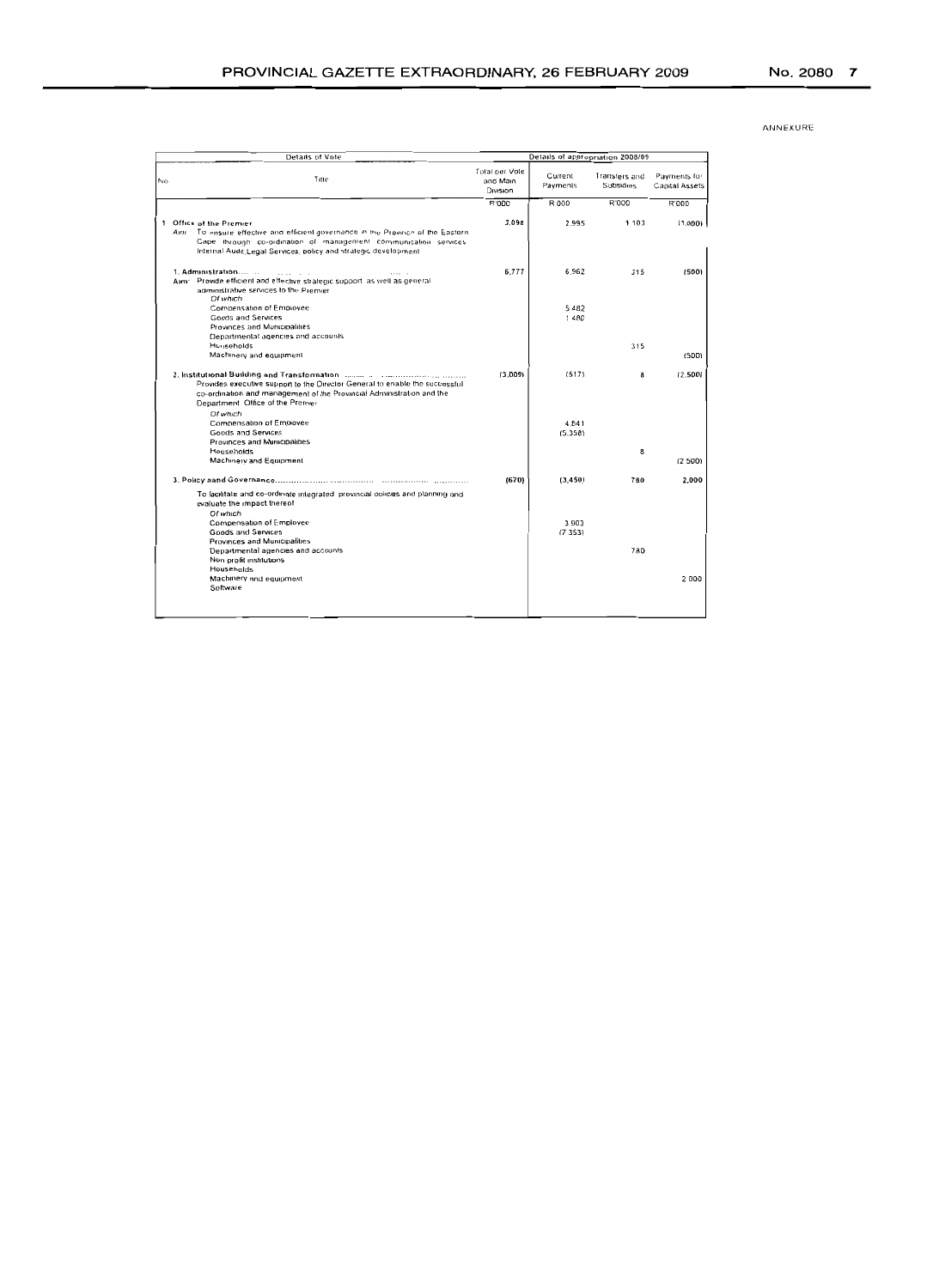|     | Details of Vote                                                                                                                                                                                                                                                  |                                               | Details of appropriation 2008/09 |                            |                                |  |
|-----|------------------------------------------------------------------------------------------------------------------------------------------------------------------------------------------------------------------------------------------------------------------|-----------------------------------------------|----------------------------------|----------------------------|--------------------------------|--|
| No. | Tille                                                                                                                                                                                                                                                            | Total per Vote<br>and Main<br><b>Davision</b> | Current<br>Payments              | Transfers and<br>Subsidies | Payments for<br>Capital Assets |  |
|     |                                                                                                                                                                                                                                                                  | <b>R'000</b>                                  | <b>R'000</b>                     | <b>R'000</b>               | <b>R'DDG</b>                   |  |
|     | 2 Provincial Legislature<br>Aim; To scrutinize, consider, pass, amend or reject legislation referred to it                                                                                                                                                       | <b>28.882</b>                                 | 20.601                           | 6.881                      | 1,400                          |  |
|     | perform oversight and ensure accountability over the provincial executing<br>organs of the state and facilitate public participation in the legislature and<br>other policy formulation process.                                                                 |                                               |                                  |                            |                                |  |
|     |                                                                                                                                                                                                                                                                  | 9.983                                         | 6.583                            |                            | 1.400                          |  |
|     | To provide the overall support services required by the legislature to fulfill its<br>Aim<br>legislative and oversight functions and to ensure optimal, transparent,<br>effective and efficient utilization of limited available resources at their<br>disposal. |                                               |                                  |                            |                                |  |
|     | Of which<br>Compensation of Employee                                                                                                                                                                                                                             |                                               | 1.909                            |                            |                                |  |
|     | <b>Goods and Services</b>                                                                                                                                                                                                                                        |                                               | 6.674                            |                            |                                |  |
|     | Provinces and municipalities.<br>Non-profit institutions                                                                                                                                                                                                         |                                               |                                  |                            |                                |  |
|     | Machinery and equipment                                                                                                                                                                                                                                          |                                               |                                  |                            | 1.400                          |  |
|     | 2. Facilities for Members and Political Parties<br>To ensure co-ordination of administrative arrangement for effective<br>Aim<br>provisioning of enabling facilities for members                                                                                 | 6.970                                         | a <sub>9</sub>                   | 6.881                      |                                |  |
|     | Of which<br>Compensation of Employee                                                                                                                                                                                                                             |                                               | 1.489                            |                            |                                |  |
|     | <b>Goods and Services</b>                                                                                                                                                                                                                                        |                                               | (1.400)                          |                            |                                |  |
|     | Provinces and municipalities.<br>Non-profit Institutions                                                                                                                                                                                                         |                                               |                                  |                            |                                |  |
|     |                                                                                                                                                                                                                                                                  |                                               |                                  | 6.881                      |                                |  |
|     | 3. Parliamentary Services (Operational & Institutional Support)<br>To provide for the services related to the performance of the core business<br>Aim<br>of the Legislature as required and mandated by the Constitution of the<br>Republic of South Africa.     | 5.529                                         | 5.529                            |                            |                                |  |
|     | Of which<br>Compensation of Employee                                                                                                                                                                                                                             |                                               |                                  |                            |                                |  |
|     | Goods and Services<br>Provinces and Municipalities                                                                                                                                                                                                               |                                               | 896<br>4.633                     |                            |                                |  |
|     | To separate the Public Office Bearers remuneration so as to conform to the<br>Am<br>Constitution Act 108 (117)(3)<br>Of which                                                                                                                                    | 6.400                                         | 6.400                            |                            |                                |  |
|     | Compensation of Employees                                                                                                                                                                                                                                        |                                               | 6.400                            |                            |                                |  |
|     |                                                                                                                                                                                                                                                                  |                                               |                                  |                            |                                |  |

 $\ddot{\phantom{0}}$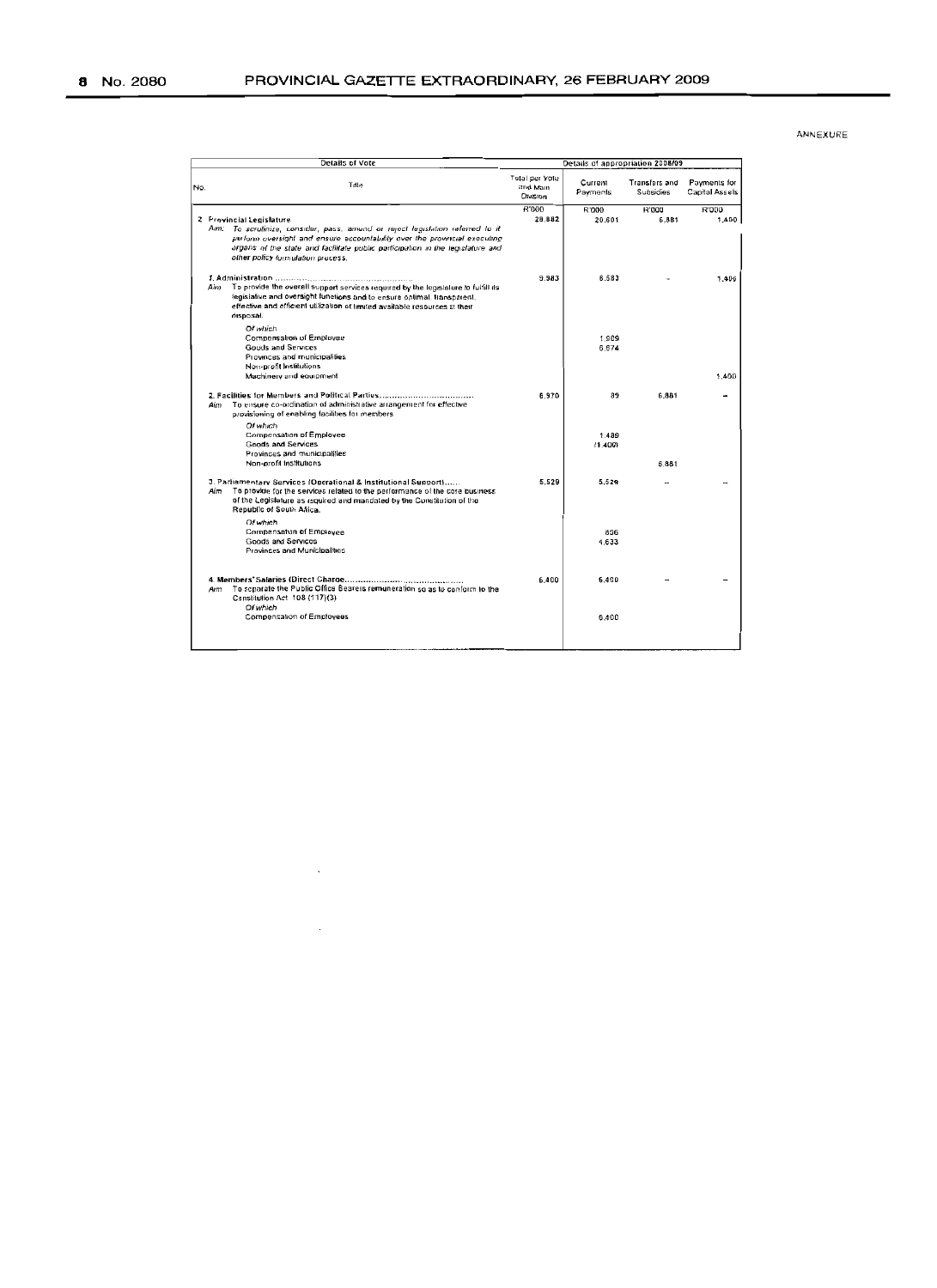| <b>Details of Vote</b>                                                                                                                                                                                                                                                                          | Details of appropriation 2008/09              |                     |                                   |                                |
|-------------------------------------------------------------------------------------------------------------------------------------------------------------------------------------------------------------------------------------------------------------------------------------------------|-----------------------------------------------|---------------------|-----------------------------------|--------------------------------|
| Title<br>No                                                                                                                                                                                                                                                                                     | <b>Total per Vote</b><br>and Main<br>Division | Current<br>Payments | Transfers and<br><b>Subsidies</b> | Payments for<br>Capital Assets |
|                                                                                                                                                                                                                                                                                                 | R'000                                         | <b>R'000</b>        | R:000                             | R'000                          |
| 3 Department of Health<br>Aim To provide and ensure accessible comprehensive integrated services in the<br>Eastern Cape emphasizing the primary care approach utilizing and<br>developing all resources to enable all its present and future generations to<br>enjoy health and quality of life | 893.102                                       | 934,774             | (49.021)                          | 7.349                          |
| 1 Health Administration.<br><br>Aim To ensure the management of financial human, information and<br>infrastructure resources                                                                                                                                                                    | 7.398                                         | 19,577              |                                   | (12, 179)                      |
| Of which                                                                                                                                                                                                                                                                                        |                                               |                     |                                   |                                |
| Compensation of employees                                                                                                                                                                                                                                                                       |                                               | (1B83)<br>21 4 5 0  |                                   |                                |
| Goods and services<br>Provinces and Municipalities                                                                                                                                                                                                                                              |                                               |                     |                                   |                                |
| Public corporations and private enterprises                                                                                                                                                                                                                                                     |                                               |                     |                                   |                                |
| Households<br>Machinery and equipment                                                                                                                                                                                                                                                           |                                               |                     |                                   | (12.179)                       |
|                                                                                                                                                                                                                                                                                                 |                                               |                     |                                   |                                |
| To ensure delivery of primary health care services through the<br>Aint<br>implementation of the District Health System<br>Of which                                                                                                                                                              | 538,783                                       | 550,766             | 149.021                           | 37,038                         |
| Compensation of Employee                                                                                                                                                                                                                                                                        |                                               | 284 794             |                                   |                                |
| <b>Goods and Services</b><br>Provinces and Municipalities                                                                                                                                                                                                                                       |                                               | 265 972             | (40.184)                          |                                |
| Departmental agencies and accounts                                                                                                                                                                                                                                                              |                                               |                     | (4386)                            |                                |
| Public corporations and private enterprises<br>Households                                                                                                                                                                                                                                       |                                               |                     | $(4.45*)$                         |                                |
| Buildings and other fixed structures<br>Machinery and equipment                                                                                                                                                                                                                                 |                                               |                     |                                   | 26 100<br>10,938               |
| To render efficient emergency medical services to all patients of the<br>Am<br>Province of the Eastern Cape                                                                                                                                                                                     | 38,252                                        | 62,252              |                                   | (24,000)                       |
| Of which                                                                                                                                                                                                                                                                                        |                                               |                     |                                   |                                |
| Compensation of employees<br>Goods and Services                                                                                                                                                                                                                                                 |                                               | 4,968<br>57.284     |                                   |                                |
| Provinces and Municipalities                                                                                                                                                                                                                                                                    |                                               |                     |                                   |                                |
| Public corporations and private enterprises<br>Households                                                                                                                                                                                                                                       |                                               |                     |                                   |                                |
| Buildings and other fixed structures                                                                                                                                                                                                                                                            |                                               |                     |                                   |                                |
| Machinery and Equipment                                                                                                                                                                                                                                                                         |                                               |                     |                                   | (24.000)                       |
| 4. Provincial Hospital<br>To provide cost effective good quality high level specialised services to the<br>Aim<br>people of the Eastern cape in collaboration with the Health Sciences<br>taculties                                                                                             | 294.925                                       | 281.804             |                                   | 13,121                         |
| Of which<br>Compensation of Employee                                                                                                                                                                                                                                                            |                                               | 86 586              |                                   |                                |
| Goods and Services                                                                                                                                                                                                                                                                              |                                               | 195 218             |                                   |                                |
| Provinces and inumcipalities<br>Departmental aggnoies and accounts                                                                                                                                                                                                                              |                                               |                     |                                   |                                |
| Public corporations and private enterprises                                                                                                                                                                                                                                                     |                                               |                     |                                   |                                |
| Households<br>Building and other fixed structures                                                                                                                                                                                                                                               |                                               |                     |                                   | 5 300                          |
| Machinery and equipment                                                                                                                                                                                                                                                                         |                                               |                     |                                   | 7821                           |
|                                                                                                                                                                                                                                                                                                 | 40.586                                        | 3,704               |                                   | 36.882                         |
| To provide cost effective, good quality effective and efficient tertiary<br>Aım                                                                                                                                                                                                                 |                                               |                     |                                   |                                |
| hosoital services<br>Of which                                                                                                                                                                                                                                                                   |                                               |                     |                                   |                                |
| Compensation of Employee                                                                                                                                                                                                                                                                        |                                               | (10.198)            |                                   |                                |
| Goods and Services<br>Provinces and Municipalities                                                                                                                                                                                                                                              |                                               | 13 902              |                                   |                                |
| Departmental agencies and accounts                                                                                                                                                                                                                                                              |                                               |                     |                                   |                                |
| Households<br>Buildings and other fixed structures                                                                                                                                                                                                                                              |                                               |                     |                                   | 36 882                         |
|                                                                                                                                                                                                                                                                                                 |                                               |                     |                                   |                                |
| To provide training for all Health professionals in the Province of the Eastern<br>Aim<br>Cape                                                                                                                                                                                                  | 13,479                                        | 4.43'               |                                   | 9,048                          |
| Of which<br>Compensation of Employee                                                                                                                                                                                                                                                            |                                               | 6,659               |                                   |                                |
| <b>Goods and Services</b>                                                                                                                                                                                                                                                                       |                                               | (4,228)             |                                   |                                |
| Provinces and Municipalities<br>Departmental agencies and accounts                                                                                                                                                                                                                              |                                               |                     | (116 786)                         |                                |
| Universities and Technikons                                                                                                                                                                                                                                                                     |                                               |                     | 116 786                           |                                |
| Machinery and Equipment<br>Buildings and other fixed structures                                                                                                                                                                                                                                 |                                               |                     |                                   | 7.799<br>1,249                 |
|                                                                                                                                                                                                                                                                                                 | (5.127)                                       | 5,373               |                                   | (10, 500)                      |
| To render specialised clinical orthotic and prosthetic services.<br>Aım<br>Of which                                                                                                                                                                                                             |                                               |                     |                                   |                                |
| Compensation of Employee                                                                                                                                                                                                                                                                        |                                               | 9,492               |                                   |                                |
| Goods and Services                                                                                                                                                                                                                                                                              |                                               | (4.119)             |                                   |                                |
| Departmental agencies and accounts<br>Provinces and Municipalities                                                                                                                                                                                                                              |                                               |                     |                                   |                                |
| Households                                                                                                                                                                                                                                                                                      |                                               |                     |                                   |                                |
| Machinery and equipment                                                                                                                                                                                                                                                                         |                                               |                     |                                   | (10, 500)                      |
| 8. Health Facilities Development &                                                                                                                                                                                                                                                              | (35, 194)                                     | 6,867               |                                   | (42.061)                       |
| To improve access to health care services by providing new health facilities,<br>Aun<br>upgrading and maintaining existing facilities<br>Of which                                                                                                                                               |                                               |                     |                                   |                                |
| Compensation of employees                                                                                                                                                                                                                                                                       |                                               | 8,947               |                                   |                                |
| <b>Goods and Services</b>                                                                                                                                                                                                                                                                       |                                               | (2,080)             |                                   |                                |
| Departmental agencies and accounts<br>Buildings and other fixed structures                                                                                                                                                                                                                      |                                               |                     |                                   | (61.212)                       |
|                                                                                                                                                                                                                                                                                                 |                                               |                     |                                   | 19,151                         |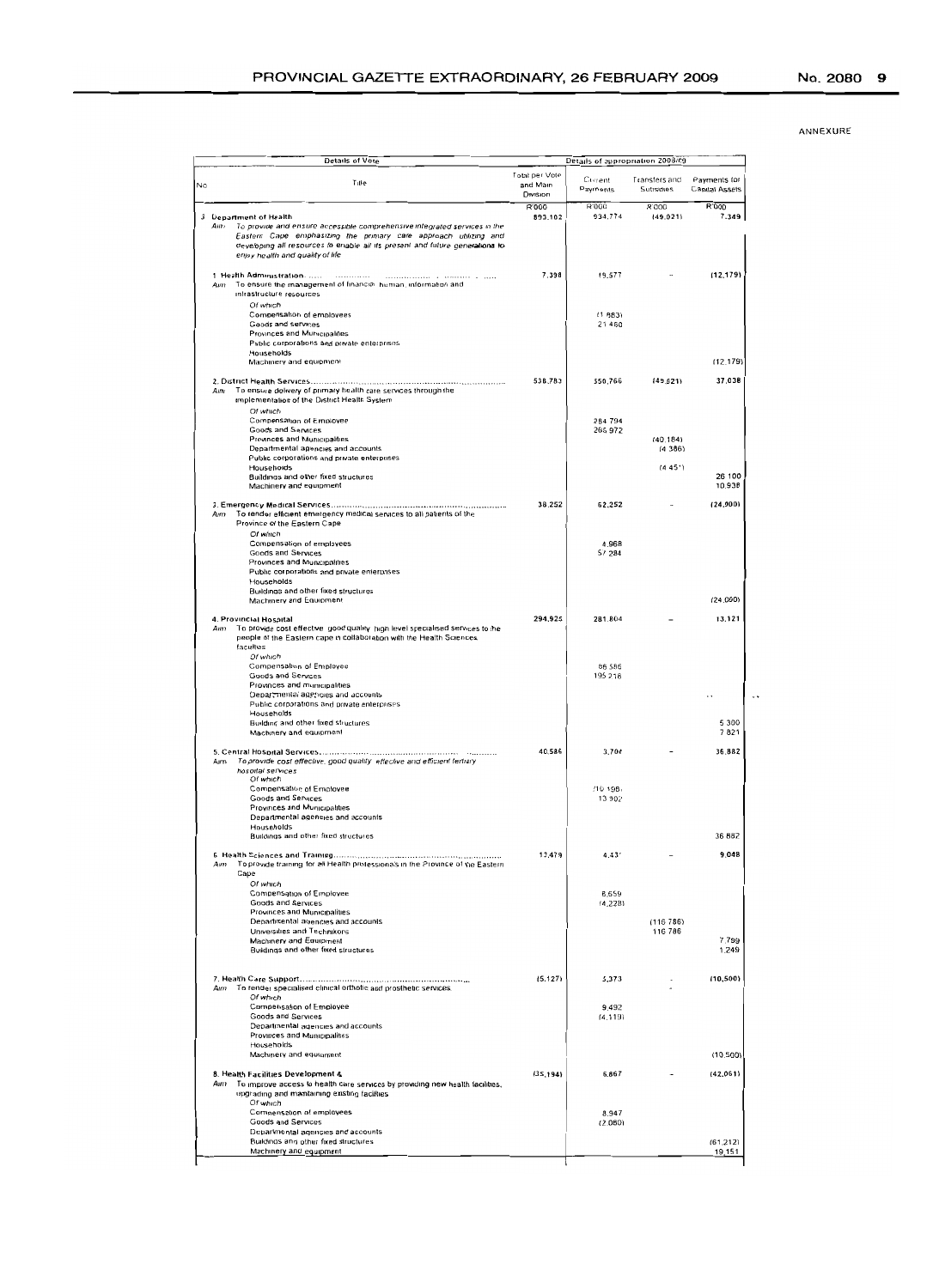| Details of Vote |                                                                                                                                                                                                                                                                                                                                      |                                        | Details of appropriation 2008/09 |                                          |                                |  |
|-----------------|--------------------------------------------------------------------------------------------------------------------------------------------------------------------------------------------------------------------------------------------------------------------------------------------------------------------------------------|----------------------------------------|----------------------------------|------------------------------------------|--------------------------------|--|
| No              | Title                                                                                                                                                                                                                                                                                                                                | Total per Vote<br>and Main<br>Division | Current<br>Payments              | <b>Transfers and</b><br><b>Subsidies</b> | Payments for<br>Capital Assets |  |
| 4               | Department of Social Development<br>The aim of the Department of Social Development is to provide<br>Aun<br>comprehensive, equitable, accessible and canno social services in<br>partnership with relevant stakeholders for the improvement of the quality of<br>Me of the people of the Eastern Cape, making use of appropriate and | <b>R'000</b><br>11.402                 | <b>R'000</b><br>42.659           | <b>R'000</b><br>(36, 257)                | R'000<br>5.000                 |  |
|                 | The objective of this programme captures the strategic management and<br>Aim<br>support services at all levels of the Department ile. Provincial, District and<br>Facility/Institutional level.<br>Of which                                                                                                                          | 34.334                                 | 30,834                           | 1,500                                    | 2.000                          |  |
|                 | Compensation of Employee<br><b>Goods and Services</b><br>Household<br>Buildings and other fixed structures<br>Machinery and Equipment                                                                                                                                                                                                |                                        | 746<br>30,088                    | 1.500                                    | 2.000                          |  |
|                 | Aim<br>To provide integrated developmental social welfare services to the poor and<br>vulnerable in partnership with stakeholders and civil society organisations.<br>Of which                                                                                                                                                       | (20.800)                               | 13.957                           | (37.757)                                 | 3,000                          |  |
|                 | Compensation of Employee<br>Goods and Services<br>Non-profit institutions<br>Household<br>Buildings and other fixed structure                                                                                                                                                                                                        |                                        | 3.727<br>10.230                  | (37.757)                                 | 4.861                          |  |
|                 | Machinery and equipment<br>To provide sustainable development programmes which facilitate<br>Aim<br>empowerment of communities, based on empirical research and<br>demographic information.                                                                                                                                          | (2.132)                                | (2.132)                          |                                          | (1.861)<br>                    |  |
|                 | Of which<br>Compensation of Employee<br><b>Goods and Sevices</b><br>Households                                                                                                                                                                                                                                                       |                                        | (2.132)                          |                                          |                                |  |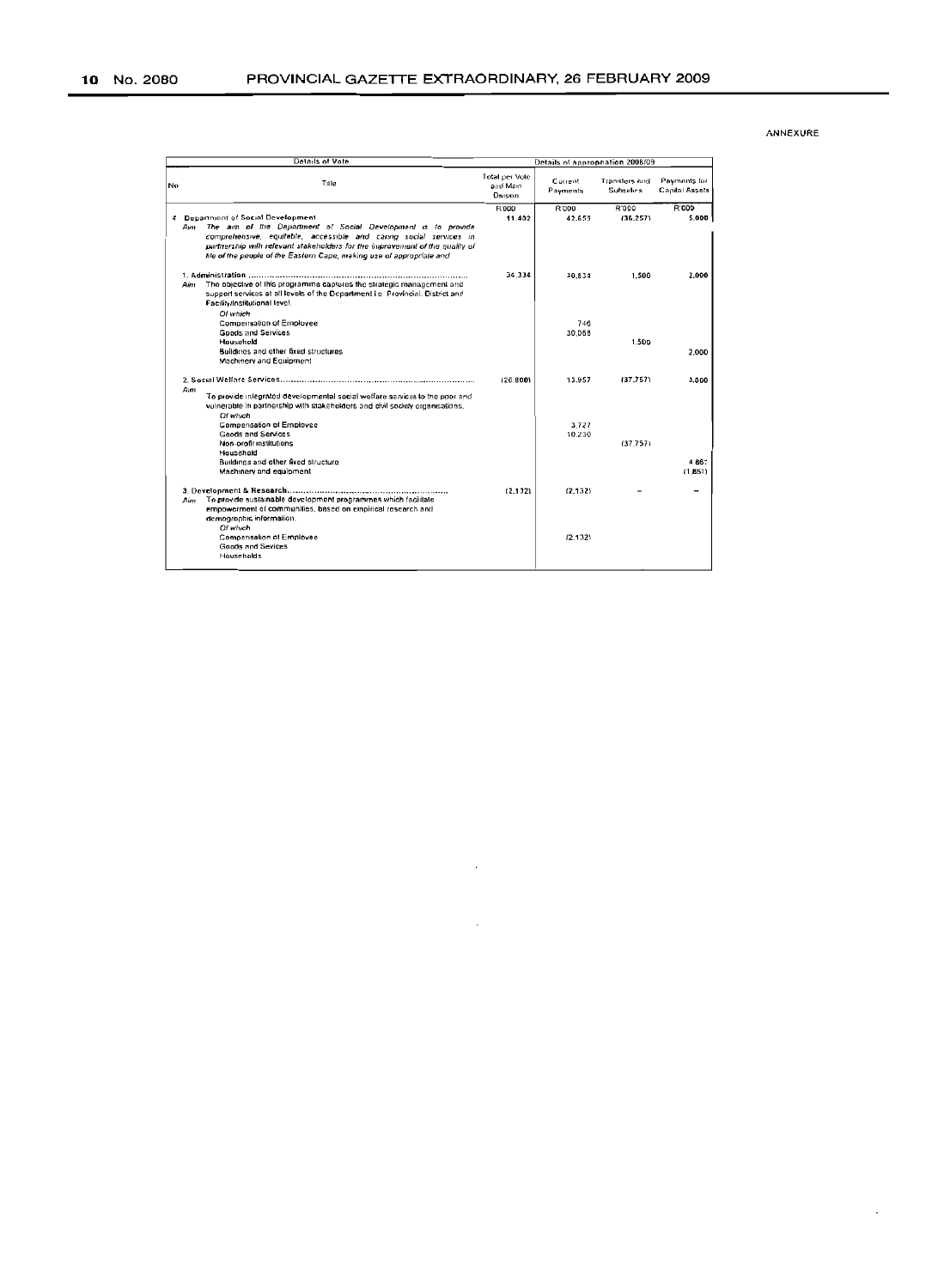|    |      | Details of Vote                                                                                                                                                                                                                                                                                                                                        | Details of appropriation 2008/09       |                     |                            |                                |
|----|------|--------------------------------------------------------------------------------------------------------------------------------------------------------------------------------------------------------------------------------------------------------------------------------------------------------------------------------------------------------|----------------------------------------|---------------------|----------------------------|--------------------------------|
| No |      | Title                                                                                                                                                                                                                                                                                                                                                  | Total per Vote<br>and Main<br>Division | Current<br>Payments | Transfers and<br>Subsidies | Payments for<br>Capital Assets |
|    |      |                                                                                                                                                                                                                                                                                                                                                        | <b>R'000</b>                           | R'000               | 8.000                      | R'000                          |
|    | Auro | 5 Department of Public Works<br>The aim of the department is to ensure the provision and management of<br>high guality and accessible buildings infrastructure in the Eastern Cape                                                                                                                                                                     | 20.549                                 | 14 549              | 1.000                      | 5,000                          |
|    | Aim  | 1 Administration<br>$\sim$<br>the contract of the contract of the contract of the contract of the contract of the contract of the contract of<br>To provide support services to core functions of the department, this<br>includes the provision of financial and human resources services, the<br>development and implementation of policy framework. | 6.776                                  | 6776                |                            |                                |
|    |      | Of which<br>Compensation of Employee<br>Goods and Services<br>Provinces and Municipalities<br>Housebolds<br>Buildings and other hxed structures.                                                                                                                                                                                                       |                                        | 6 7 7 6             |                            |                                |
|    | Am   | Machinery and equipment<br>The Public Works programme is mandaled to develop, maintain and                                                                                                                                                                                                                                                             | 6,702                                  | 702                 | 1,000                      | 5,000                          |
|    |      | manage provincial government buildings through its three main sections.<br>new works maintenance and property management<br>Of which                                                                                                                                                                                                                   |                                        |                     |                            |                                |
|    |      | Compensation of Employee<br>Goods and Services<br>interest and rent on land.                                                                                                                                                                                                                                                                           |                                        | 702                 |                            |                                |
|    |      | <b>Provinces and Municipalities</b><br>Households<br>Buildings and other fixed structures.<br>Machinery and equipment                                                                                                                                                                                                                                  |                                        |                     | 1.000                      | 5.000                          |
|    |      | Suffware and other intangible assets                                                                                                                                                                                                                                                                                                                   |                                        |                     |                            |                                |
|    | Am   | 3. Community Based Public Works<br>Manages the implementation of the Community based Public Works<br>Programme and the implementation of the construction industry.<br>development programme                                                                                                                                                           | 7.071                                  | 7071                |                            |                                |
|    |      | Of which<br>Compensation of Employee<br><b>Goods and Services</b><br>Provinces and Municipalities<br>Households                                                                                                                                                                                                                                        |                                        | 7.071               |                            |                                |
|    |      | Machinery and equipment                                                                                                                                                                                                                                                                                                                                |                                        |                     |                            |                                |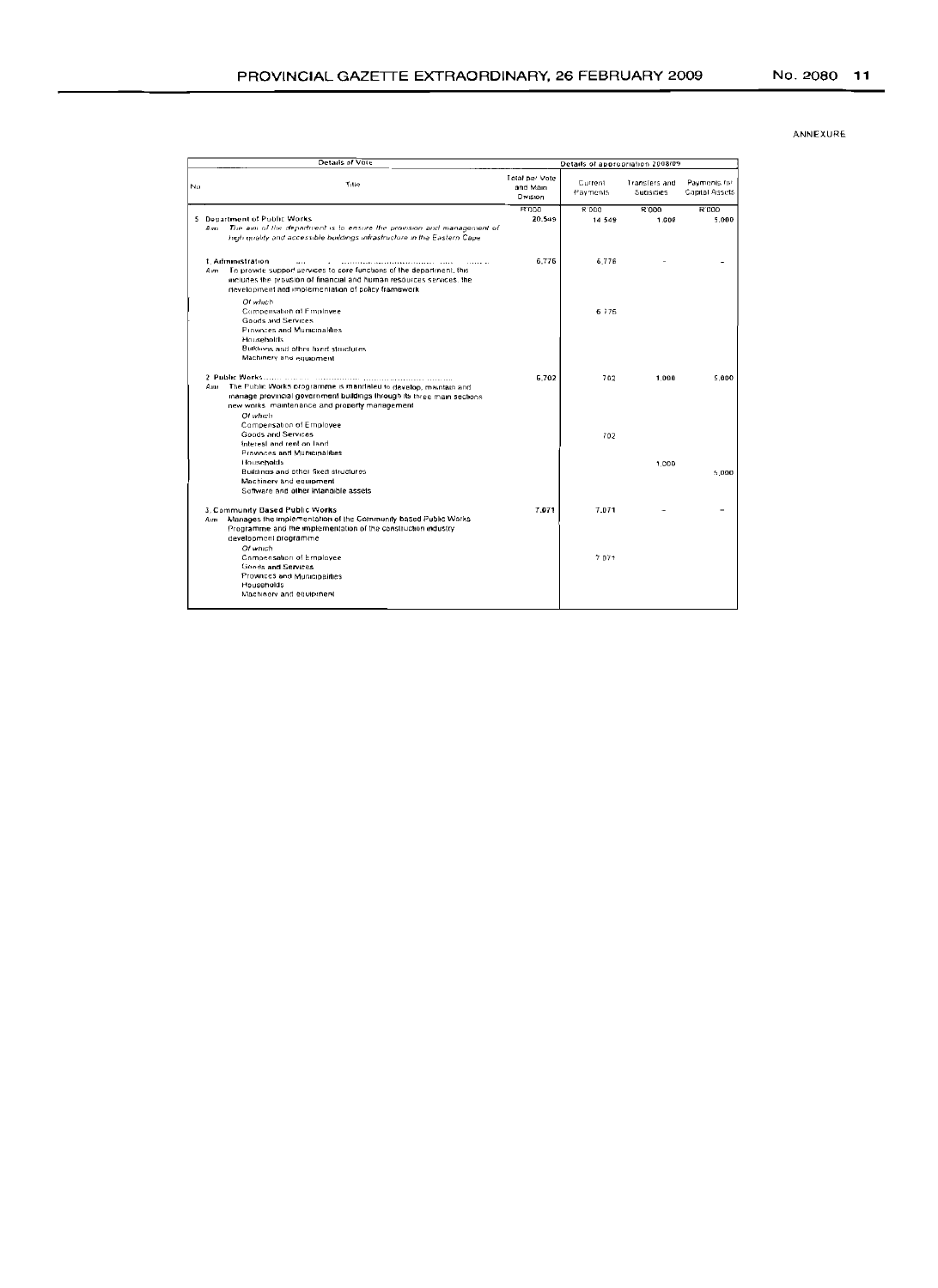| Details of Vote<br>Details of appropriation 2006/09                                                                                                                                                           |                                       |                     |                                   |                                |
|---------------------------------------------------------------------------------------------------------------------------------------------------------------------------------------------------------------|---------------------------------------|---------------------|-----------------------------------|--------------------------------|
| Tille                                                                                                                                                                                                         | Total per Vole<br>and Mam<br>Division | Current<br>Payments | Translers and<br><b>Subsidies</b> | Payments for<br>Capital Assets |
|                                                                                                                                                                                                               | R'000                                 | R'000               | R'000                             | R'000                          |
| 6 Department of Education<br>The core responsibility of the department is the provision of quality<br>mıR<br>education to develop human potential, driven by values of accountability<br>equity and democracy | 110,579                               | 134,745             | 14,488                            | ${38,554}$                     |
|                                                                                                                                                                                                               |                                       |                     |                                   |                                |
|                                                                                                                                                                                                               | 170,223                               | 160,423             | (70)                              | 9,870                          |
| To provide overall management of the education system in accordance with<br>Arm<br>the National Education Policy Act, the PFMA and other policies.                                                            |                                       |                     |                                   |                                |
| Of which                                                                                                                                                                                                      |                                       |                     |                                   |                                |
| Compensation of Employee                                                                                                                                                                                      |                                       | 128,822             |                                   |                                |
| Goods and Services                                                                                                                                                                                            |                                       | 31,601              |                                   |                                |
| Provinces and Municipalities                                                                                                                                                                                  |                                       |                     |                                   |                                |
| Non-Profit institutions<br>Households                                                                                                                                                                         |                                       |                     | (70)                              |                                |
| Buildings                                                                                                                                                                                                     |                                       |                     |                                   |                                |
| Machinery and equipment                                                                                                                                                                                       |                                       |                     |                                   | 10,720                         |
| Software and other intangible assets                                                                                                                                                                          |                                       |                     |                                   | (850)                          |
|                                                                                                                                                                                                               |                                       |                     |                                   |                                |
| To provide ordinary education from Grades 1-12 in accordance with the<br>Aim                                                                                                                                  | 80,494                                | (36, 902)           | 15,417                            | 101.979                        |
| South African Schools Act.                                                                                                                                                                                    |                                       |                     |                                   |                                |
| Of which                                                                                                                                                                                                      |                                       |                     |                                   |                                |
| Compensation of Employee                                                                                                                                                                                      |                                       | (172.641)           |                                   |                                |
| Goods and Services<br>Provinces and Municipalities                                                                                                                                                            |                                       | 135,739             |                                   |                                |
| Non-Profit Institutions                                                                                                                                                                                       |                                       |                     | 15.417                            |                                |
| Households                                                                                                                                                                                                    |                                       |                     |                                   |                                |
| Buildings                                                                                                                                                                                                     |                                       |                     |                                   | 100,301                        |
| Machinery and equipment<br>Software and other intangible assets.                                                                                                                                              |                                       |                     |                                   | 1,678                          |
|                                                                                                                                                                                                               |                                       |                     |                                   |                                |
|                                                                                                                                                                                                               |                                       |                     |                                   |                                |
| To support independent schools in accordance with the South African<br>Aım                                                                                                                                    |                                       |                     |                                   |                                |
| <b>Schools Act</b><br>Of which                                                                                                                                                                                |                                       |                     |                                   |                                |
| Non - profit institutions                                                                                                                                                                                     |                                       |                     |                                   |                                |
|                                                                                                                                                                                                               |                                       |                     |                                   |                                |
|                                                                                                                                                                                                               | (90,000)                              |                     |                                   | (90,000)                       |
| To provide compulsory public education in special schools in accordance<br>Aim<br>with South African Schools Act and White Paper 6 on inclusive education.                                                    |                                       |                     |                                   |                                |
| Of which                                                                                                                                                                                                      |                                       |                     |                                   |                                |
| Comoensation of Employee                                                                                                                                                                                      |                                       |                     |                                   |                                |
| Goods and Services                                                                                                                                                                                            |                                       |                     |                                   |                                |
| Provinces and Municipalities<br>Non-profit institutions                                                                                                                                                       |                                       |                     |                                   |                                |
| Households                                                                                                                                                                                                    |                                       |                     |                                   |                                |
| Buildings and other fixed structures                                                                                                                                                                          |                                       |                     |                                   | (90,000)                       |
|                                                                                                                                                                                                               |                                       |                     |                                   |                                |
|                                                                                                                                                                                                               | (11,984)                              | 7.851               | 165                               | (20,000)                       |
| To provide Further Education and Training (FET) at public FET colleges in                                                                                                                                     |                                       |                     |                                   |                                |
| accordance with the Further Education and Training Act.<br>Of which                                                                                                                                           |                                       |                     |                                   |                                |
| Compensation of Employee                                                                                                                                                                                      |                                       | 9.851               |                                   |                                |
| Goods and Services                                                                                                                                                                                            |                                       | (2,000)             |                                   |                                |
| Provinces and Municipalities                                                                                                                                                                                  |                                       |                     |                                   |                                |
| Non-profit Institutions                                                                                                                                                                                       |                                       |                     | 165                               |                                |
| Hooseholds<br>Buildings and other fixed structures                                                                                                                                                            |                                       |                     |                                   |                                |
|                                                                                                                                                                                                               |                                       |                     |                                   | (20.000)                       |
|                                                                                                                                                                                                               |                                       |                     |                                   |                                |
|                                                                                                                                                                                                               | (1, 500)                              | (1, 500)            |                                   |                                |
| To provide Adult Bosic Education and Training (ABET) in accordance with<br>the Adult Basic Education and Training Act,                                                                                        |                                       |                     |                                   |                                |
| Of which                                                                                                                                                                                                      |                                       |                     |                                   |                                |
| Compensation of Employee                                                                                                                                                                                      |                                       |                     |                                   |                                |
| Goods and Services                                                                                                                                                                                            |                                       | (1.500)             |                                   |                                |
| Provinces and Municipalities<br>Machinery and equipment                                                                                                                                                       |                                       |                     |                                   |                                |
|                                                                                                                                                                                                               |                                       |                     |                                   |                                |
|                                                                                                                                                                                                               |                                       |                     |                                   |                                |
| Buildings and other fixed structures                                                                                                                                                                          |                                       |                     |                                   |                                |
|                                                                                                                                                                                                               |                                       |                     |                                   |                                |
|                                                                                                                                                                                                               | (4.330)                               | 5,773               |                                   |                                |
| To provide Early Childhood Education (ECD) at Grade R and earlier levels in<br>accordance with White Paper 5                                                                                                  |                                       |                     |                                   |                                |
| Of which                                                                                                                                                                                                      |                                       |                     |                                   |                                |
| Goods and Services                                                                                                                                                                                            |                                       | 5.773               |                                   |                                |
| Non-profit institutions<br>Machinery and Equipment                                                                                                                                                            |                                       |                     |                                   | (10, 103)                      |
|                                                                                                                                                                                                               |                                       |                     |                                   | (10.103)                       |
|                                                                                                                                                                                                               | (32, 324)                             | (900)               | (1.024)                           | (30,400)                       |
| To provide the education institutions as a whole with training and support,                                                                                                                                   |                                       |                     |                                   |                                |
| Of which                                                                                                                                                                                                      |                                       |                     |                                   |                                |
| Compensation of Employce<br>Goods and Services                                                                                                                                                                |                                       |                     |                                   |                                |
| Provinces and Municipalities                                                                                                                                                                                  |                                       | (900)               |                                   |                                |
| Non-profit institutions                                                                                                                                                                                       |                                       |                     |                                   |                                |
| Departmental Agencies                                                                                                                                                                                         |                                       |                     | (1.024)                           |                                |
| Buildings and other fixed structures<br>Machinery and Equipment                                                                                                                                               |                                       |                     |                                   | (31.300)<br>900                |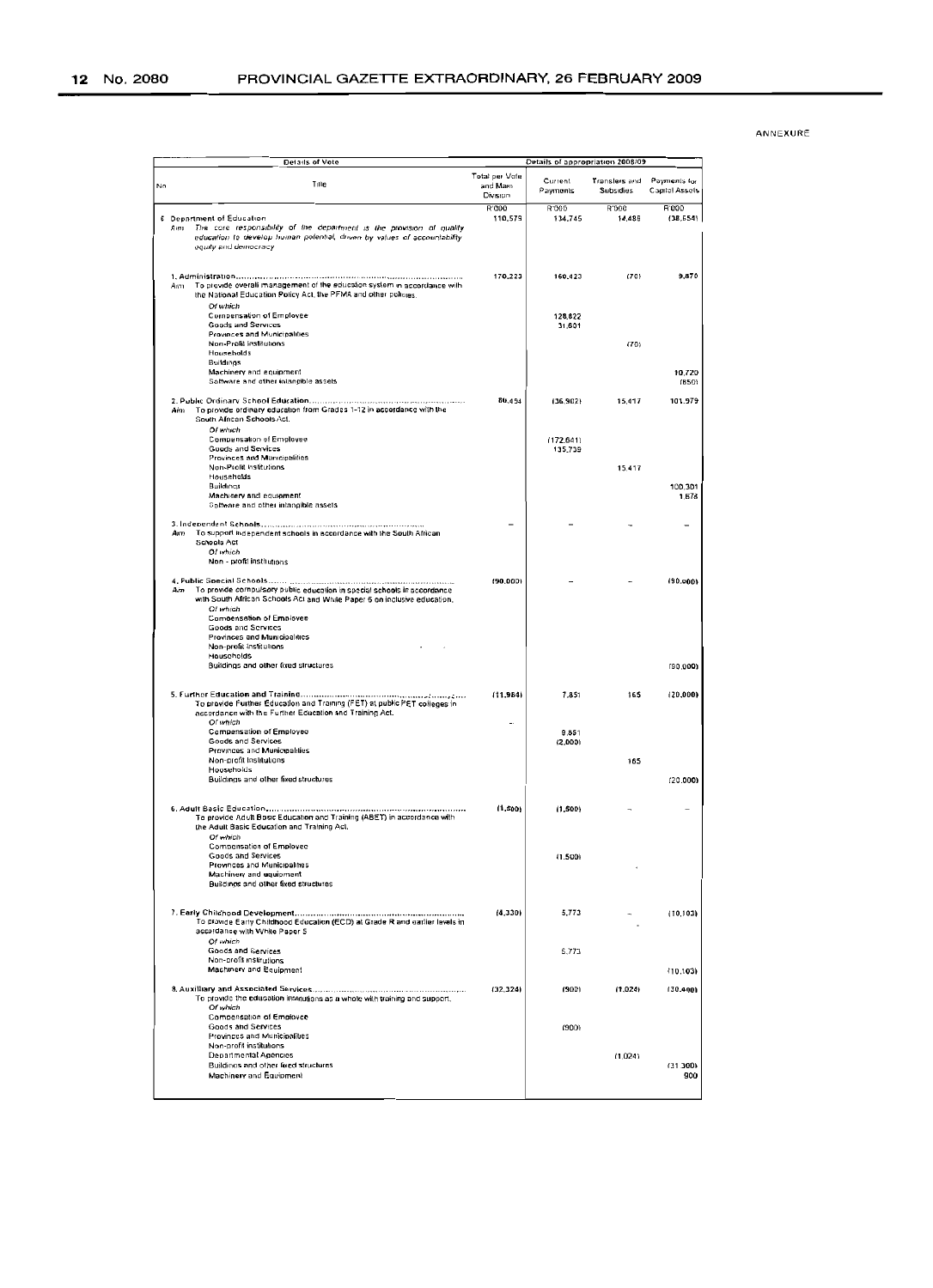|                         | Details of Vote                                                                                                                                                                                                                                                                                                          | Details of appropriation 2008/09       |                     |                            |                                |
|-------------------------|--------------------------------------------------------------------------------------------------------------------------------------------------------------------------------------------------------------------------------------------------------------------------------------------------------------------------|----------------------------------------|---------------------|----------------------------|--------------------------------|
| Ne                      | Title                                                                                                                                                                                                                                                                                                                    | Total per Vole<br>and Main<br>Division | Current<br>Payments | Transfers and<br>Subsidies | Payments tor<br>Capital Assets |
|                         |                                                                                                                                                                                                                                                                                                                          | R'000                                  | R'000               | R'000                      | R'000                          |
| $A$ <sub><i>u</i></sub> | 7 Department of Local Government and Traditional Affairs<br>To facilitate and promote the stabilisation: consolidation and development of<br>sustainable municipalities and traditional institutions and delivery of<br>housing through effective stakeholder participation integrated planning and<br>capacity building | 52.333                                 | 13.382              | 39.351                     | (400)                          |
| Aim                     | 1 Administration<br>$\cdot$ $\cdot$<br>.<br>To give strategic leadership to the department and corporate support to the<br>three core functions of the department                                                                                                                                                        | 41.246                                 | 41 456              | 790                        | (1,000)                        |
|                         | Of which<br>Compensation of Employee<br><b>Goods and Services</b><br>Provinces and Municipalities                                                                                                                                                                                                                        |                                        | 12 148<br>29 308    |                            |                                |
|                         | Households<br>Non-profit organisations                                                                                                                                                                                                                                                                                   |                                        |                     | 790                        |                                |
|                         | Machinery and equipment                                                                                                                                                                                                                                                                                                  |                                        |                     |                            | (1000)                         |
| Aım                     | To provide viable and sustainable developmental municipalities delivering<br>basic services and supporting good governance through hands-on support<br>Of which                                                                                                                                                          | 13,531                                 | (21.669)            | 35.200                     |                                |
|                         | Compensation of emoloyees<br>Goods and Services<br>Provinces and Municipalities<br>Households<br>Machinery and equipment                                                                                                                                                                                                 |                                        | (21669)             | 35 200                     |                                |
| Aim                     | To provide management and strategic direction of municipalities and<br>promoting Integrated development & Planning                                                                                                                                                                                                       | (6.599)                                | (12.560)            | 3.361                      | 600                            |
|                         | Of which<br>Compensation of Employee<br>Goods and Services<br>Provinces and Municipalities<br>Machinery and equipment                                                                                                                                                                                                    |                                        | (12.560)            | 3 3 6 1                    | 600                            |
| Aini                    | To promote and facilitate viable and sustainable traditional institutions                                                                                                                                                                                                                                                | 6.155                                  | 6.155               |                            |                                |
|                         | Of which<br>Compensation of Employee<br><b>Goods and Services</b>                                                                                                                                                                                                                                                        |                                        | 6 1 5 5             |                            |                                |
|                         | Provinces and municipalities<br>Buildings and other fixed structures                                                                                                                                                                                                                                                     |                                        |                     |                            |                                |
|                         |                                                                                                                                                                                                                                                                                                                          |                                        |                     |                            |                                |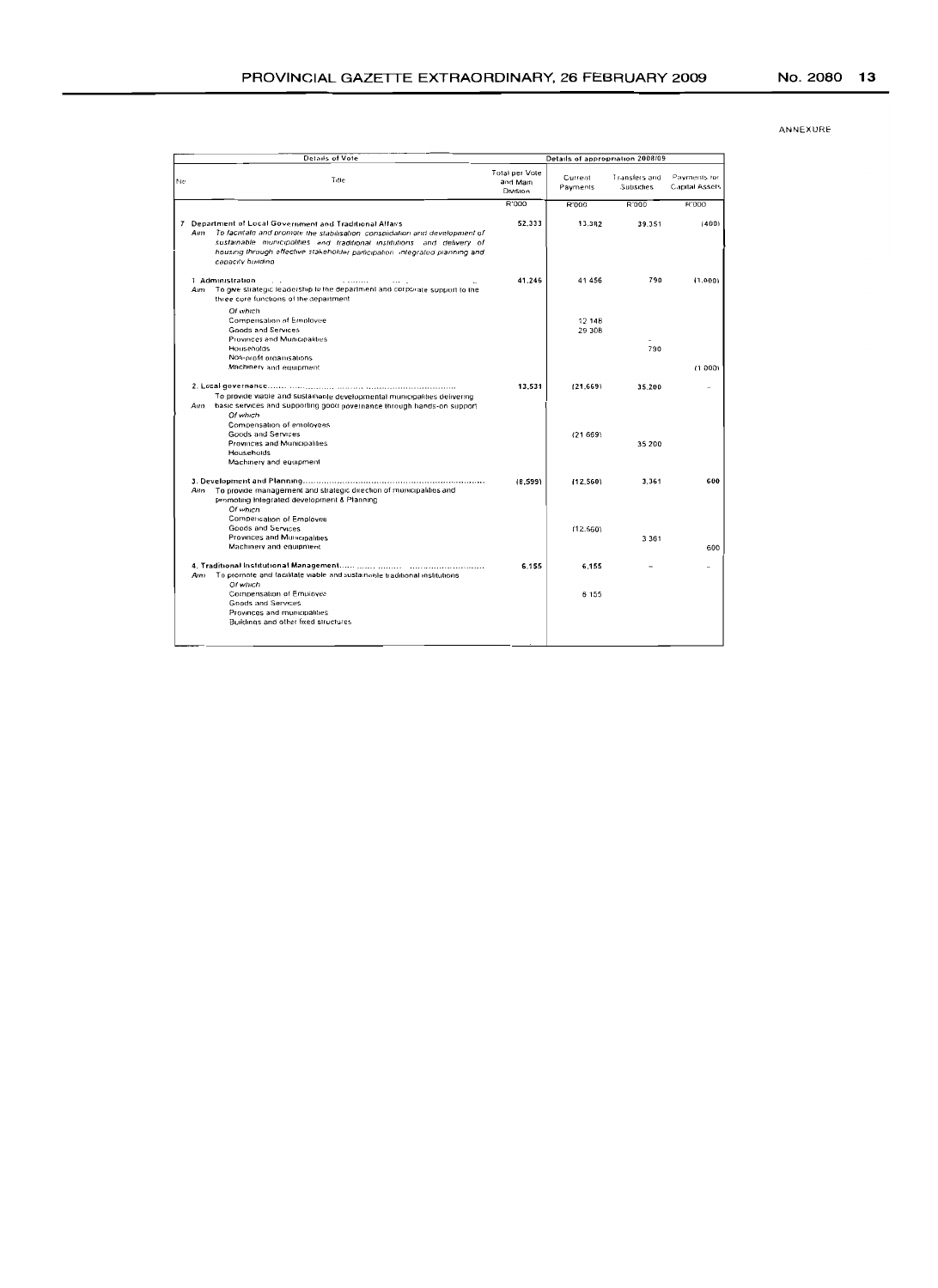| Details of appropriation 2008/09<br>Details of Vote |                                                                                                                                                                                                                                                 |                                        |                     |                                   |                                |
|-----------------------------------------------------|-------------------------------------------------------------------------------------------------------------------------------------------------------------------------------------------------------------------------------------------------|----------------------------------------|---------------------|-----------------------------------|--------------------------------|
| No                                                  | Title                                                                                                                                                                                                                                           | Total per Vole<br>and Main<br>Division | Current<br>Payments | <b>Transfers and</b><br>Subsidies | Payments for<br>Capital Assets |
| <b>B</b> Department of Agriculture<br>Ainı          | To facilitate optimal agricultural production in the Eastern Cape through the<br>provision of technical support to emerging farmers and other community<br>based initiatives.                                                                   | R'000<br>69,086                        | R'000<br>70.869     | R'000<br>(21.029)                 | <b>R'000</b><br>19,246         |
| Am                                                  | To render comprehensive and inclusive corporate and financial services and<br>solutions in a dynamic changing organisation<br>Of which                                                                                                          | 30,253                                 | 14.109              | 3.363                             | 12,781                         |
|                                                     | <b>Compensation of Employee</b><br><b>Goods and Services</b><br>Provinces and Municipalities                                                                                                                                                    |                                        | 8.134<br>5,975      |                                   |                                |
|                                                     | Households<br>Machinery and equipment                                                                                                                                                                                                           |                                        |                     | 3,363                             | 12.781                         |
| Aim                                                 | 2. Sustainable Resources Management<br>To provide technical support to farmers in order to ensure infrastructure<br>development for sustainable management of agricultural resources.<br>Of which                                               | 47                                     | 337                 | (415)                             | 125                            |
|                                                     | Compensation of Employee<br><b>Goods and Services</b><br>Provinces and Municipalities                                                                                                                                                           |                                        | (529)<br>866        |                                   |                                |
|                                                     | Household<br>Machinery and equipment<br>Buildings and other fixed structures                                                                                                                                                                    |                                        |                     | (415)                             | 125                            |
| Aim                                                 | 3. Farmers Support and Development Services<br>This programme oversees the implementation of agricultural and rural<br>development projects based on optimum, economically and environmentally<br>sustainable agricultural practice<br>Of which | 16,936                                 | 41,413              | (25, 977)                         | 1.500                          |
|                                                     | Compensation of Employee<br>Goods and Services<br>Provinces and Municipalities<br><b>Departmental Transfers</b><br>Non-profit institutions                                                                                                      |                                        | 16.828<br>24,585    |                                   |                                |
|                                                     | Household<br>Machinery and equipment                                                                                                                                                                                                            |                                        |                     | (25.977)                          | 1,500                          |
| Aim                                                 | Veterinary services promote animal health so as to safeguard human health<br>and animal welfare, by controlling animal diseases of economic and<br>zoonolic importance<br>Of which                                                              | 12,062                                 | 10.095              |                                   | 1,967                          |
|                                                     | Compensation of Employee<br>Goods and Services<br>Provinces and Municipalities                                                                                                                                                                  |                                        | 12.216<br>. (2.121) |                                   |                                |
|                                                     | Machinery and equipment                                                                                                                                                                                                                         | 4.626                                  | 2.547               |                                   | 1.967<br>2.079                 |
| Ainı                                                | To research the mampulation of natural resources, provide technical advice<br>on combination and recombination of inputs that makes economic sense in<br>farming and develop quality researchers and research technicians<br>Of which           |                                        |                     |                                   |                                |
|                                                     | Compensation of Employee<br>Goods and Services<br>Provinces and Municipalities<br>Departmental agencies and accounts                                                                                                                            |                                        | 4.626<br>(2.079)    |                                   |                                |
|                                                     | Machinery and equipment<br><b>Cultivated assets</b>                                                                                                                                                                                             |                                        |                     |                                   | 2.079                          |
| Aim                                                 | To provide economic support to internal and external clients with regard to<br>marketing, statistical information, financial feasibility studies and economic<br>viability studies<br>Of which<br>Compensation of Employee                      | 1,935                                  | (175)               | 2,000                             | 110                            |
|                                                     | Goods and Services<br>Households<br>Machinery and equipment                                                                                                                                                                                     |                                        | (175)               | 2,000                             | 110                            |
| Am                                                  | To facilitate and provide education and training to all participants in the<br>agricultural sector in order to establish a knowledgeable and competitive                                                                                        | 3.227                                  | 2,543               |                                   | 684                            |
| sector.                                             | Of which<br>Compensation of Employee<br>Goods and Services<br>Departmental agencies and accounts                                                                                                                                                |                                        | 6.227<br>(3,684)    | (15.000)                          |                                |
|                                                     | Non-profit Institutions<br>Households<br>Machinery and equipment<br>Cultivated assets                                                                                                                                                           |                                        |                     | 15,000                            | 684                            |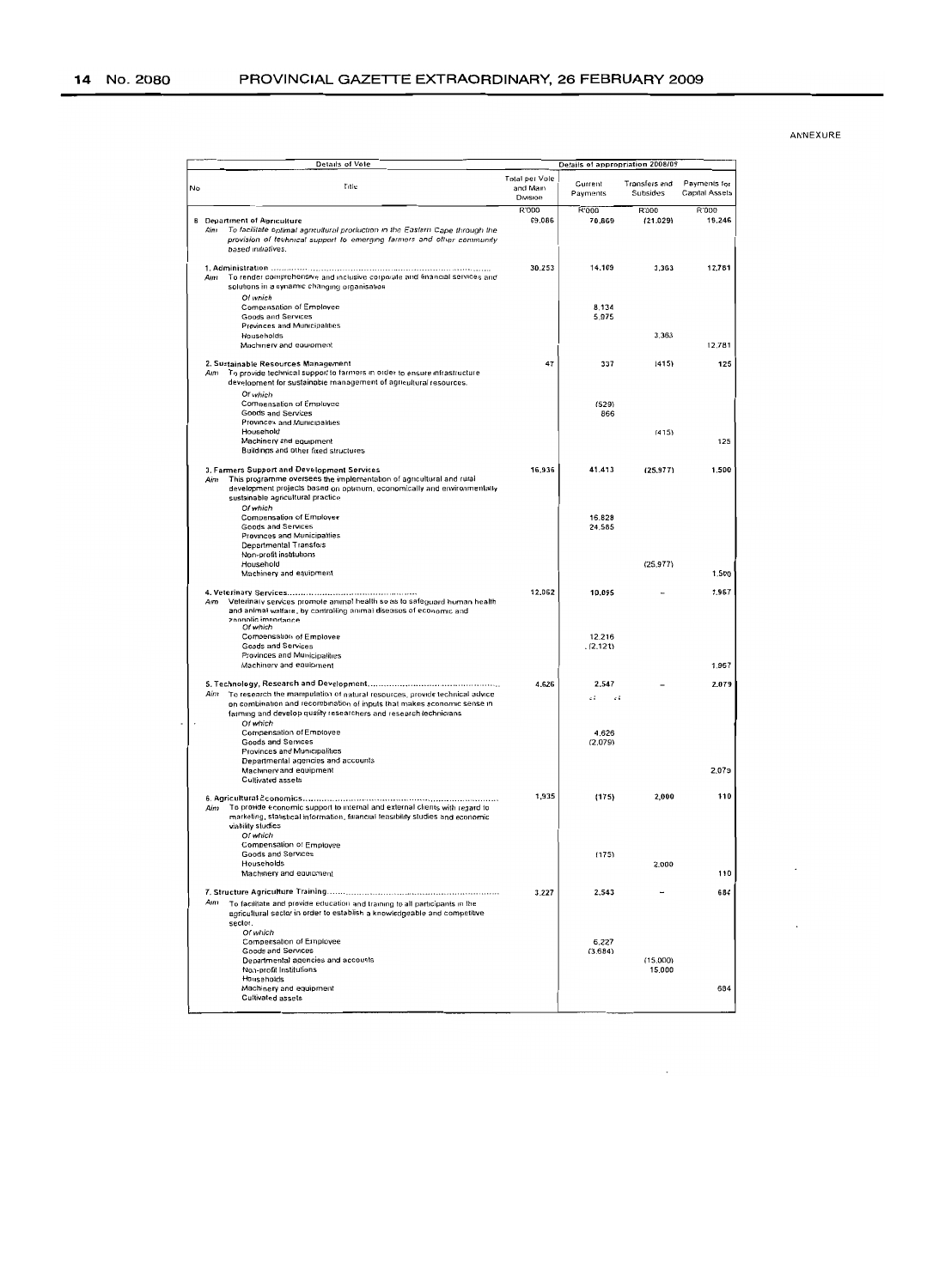|     | Details of Vote                                                                                                                                                                                                                                                                                                                                                                                                                                          | Details of appropriation 2008/09       |                     |                                   |                                       |
|-----|----------------------------------------------------------------------------------------------------------------------------------------------------------------------------------------------------------------------------------------------------------------------------------------------------------------------------------------------------------------------------------------------------------------------------------------------------------|----------------------------------------|---------------------|-----------------------------------|---------------------------------------|
| No  | Title                                                                                                                                                                                                                                                                                                                                                                                                                                                    | Total per Vote<br>and Main<br>Division | Current<br>Payments | Transfers and<br><b>Subsidies</b> | Payments for<br><b>Capital Assets</b> |
|     |                                                                                                                                                                                                                                                                                                                                                                                                                                                          | <b>R'000</b>                           | R'000               | R'000                             | R'ODO                                 |
| Aim | 9 Department of Economic Development and Environment affairs<br>The Department of Economic Develoment and Environmental Affairs for the<br>Eastern Gape which is devoid of the inequalities of the past, unified through<br>integrated and sustainable economic social and cultural development, thus<br>providing an acceptable quality of life for all of its people in the context of a<br>united, non-moial, non-sexist and democratic South Africa. | 5.880                                  | 18.175              | (13,589)                          | 1.294                                 |
|     | <br><br>To establish and maintain appropriate organisational systems to manage<br>and administer the financial, operational, communications and legal<br>resources in the department and its associated institutional structures.                                                                                                                                                                                                                        | 5.520                                  | 29.337              | (25,000)                          | 1.183                                 |
|     | Of which<br>Compensation of Employees<br><b>Goods and Services</b><br>Provinces and Municipalities                                                                                                                                                                                                                                                                                                                                                       |                                        | 10 631<br>18706     |                                   |                                       |
|     | <b>Departmental Agencies</b><br>Non-profit institutions                                                                                                                                                                                                                                                                                                                                                                                                  |                                        |                     | 75 000<br>(100.000)               |                                       |
|     | Housenoki<br>Machinery                                                                                                                                                                                                                                                                                                                                                                                                                                   |                                        |                     |                                   | 1 1 8 3                               |
|     | To sustain economic development through shared partnership                                                                                                                                                                                                                                                                                                                                                                                               | 12.235                                 | 713                 | 11411                             | 111                                   |
|     | Of which<br>Compensation of Employees<br><b>Goods and Services</b>                                                                                                                                                                                                                                                                                                                                                                                       |                                        | 713                 |                                   |                                       |
|     | <b>Departmental Agencies</b><br>Households                                                                                                                                                                                                                                                                                                                                                                                                               |                                        |                     | 11.413                            |                                       |
|     | Machinery and equipment                                                                                                                                                                                                                                                                                                                                                                                                                                  |                                        |                     |                                   | 111                                   |
|     | To ensure development of environmental policy, legislation and compliance<br>framework                                                                                                                                                                                                                                                                                                                                                                   | (11, 875)                              | (11, 875)           |                                   |                                       |
|     | Df which<br>Compansation of Employees<br><b>Goods and Services</b><br>Provinces and Municipalities<br>Departmental agencies and accounts<br><b>Households</b><br>Machinery                                                                                                                                                                                                                                                                               |                                        | (11.875)            |                                   |                                       |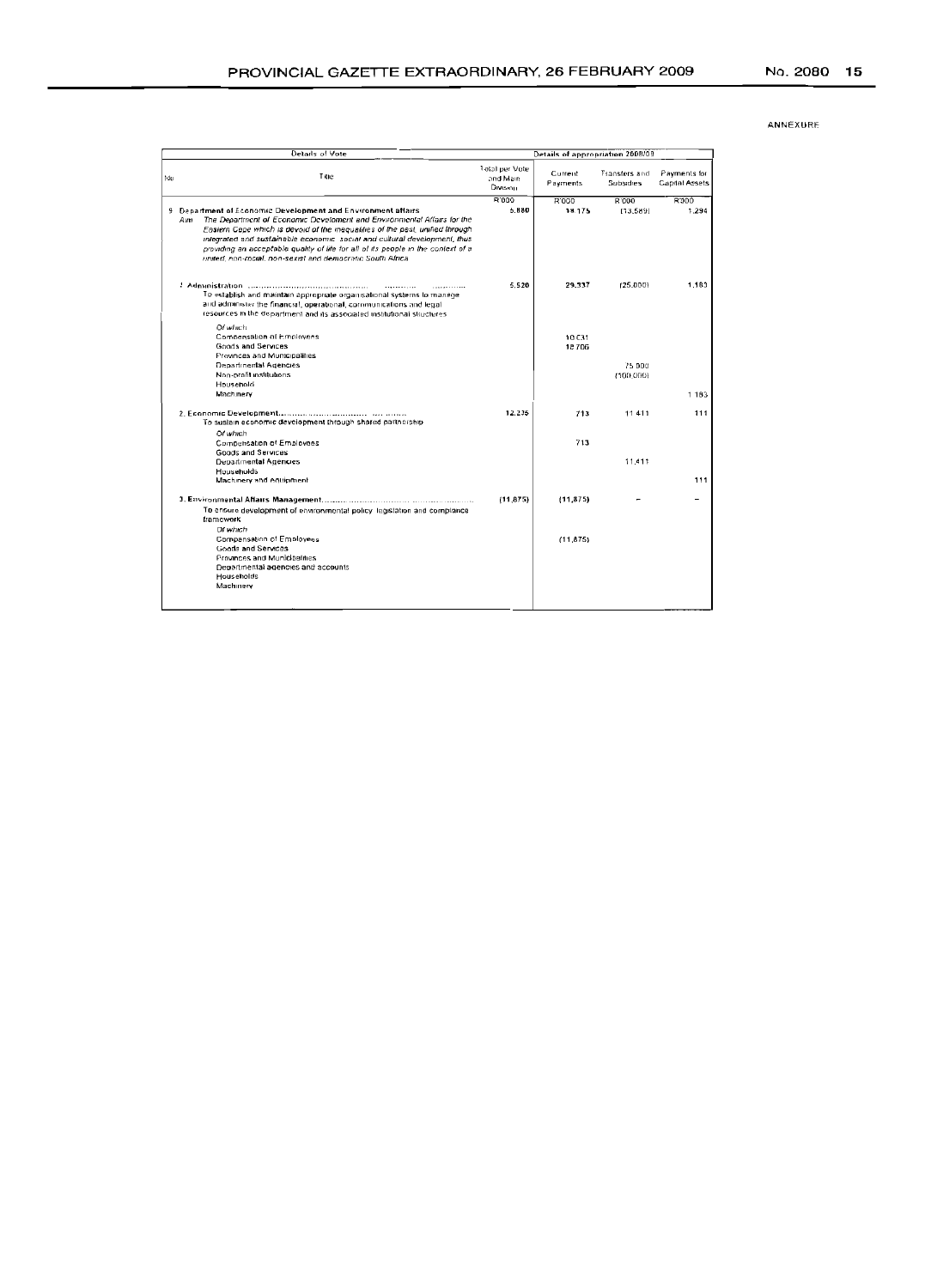|    | <b>Details of Vote</b>                                                                                                                                                                                                                                                                                                                                             | Details of appropriation 2008/09              |                     |                                   |                                |
|----|--------------------------------------------------------------------------------------------------------------------------------------------------------------------------------------------------------------------------------------------------------------------------------------------------------------------------------------------------------------------|-----------------------------------------------|---------------------|-----------------------------------|--------------------------------|
| No | Title                                                                                                                                                                                                                                                                                                                                                              | <b>Total per Vole</b><br>and Main<br>Division | Current<br>Payments | <b>Transfers and</b><br>Subsidies | Payments for<br>Capital Assets |
|    |                                                                                                                                                                                                                                                                                                                                                                    | <b>R'000</b>                                  | R'000               | R'000                             | R'000                          |
|    | 10 Department of Roads and Transport<br>The aim of the department is to provide an efficient, safe, affordable and<br>Aim<br>accessible transportation system                                                                                                                                                                                                      | 310,266                                       | 201.674             | 9.210                             | 99,382                         |
|    | To render support service to all divisions of the department to ensure<br>Aim<br>optimal, transparent, effective and efficient utilization of all resources<br>focusing on human, finance and provisioning services                                                                                                                                                | 8,266                                         | 6,976               | 1,180                             | 110                            |
|    | Of which<br>Compensation of Employee<br>Goods and Services                                                                                                                                                                                                                                                                                                         |                                               | 5,996<br>980        |                                   |                                |
|    | Provinces and Municipalities<br>Households<br>Machinery and Equipment                                                                                                                                                                                                                                                                                              |                                               |                     | 1,180                             | 110                            |
|    | To promote accessibility and safe, affordable movement of people, goods<br>Aim<br>and services through the delivery and maintainance of transport<br>infrastructure that is sustainable, integrated and environmentally sensitive,<br>and which supports and facilitate social and economic growth through<br>socially just developmental and empowering processes | 400,000                                       | 267.229             | 4,268                             | 128,503                        |
|    | Of which<br>Compensation of Employee<br>Goods and Services<br>Provinces and Municipalities<br>Public corporation and private enterprises                                                                                                                                                                                                                           |                                               | 13.000<br>254.229   | 3,000                             |                                |
|    | Household<br>Buildings and other fixed structures<br>Machinery and Equipment                                                                                                                                                                                                                                                                                       |                                               |                     | 1,268                             | 117,000<br>11.503              |
|    | To plan, regulate and facilitate the provision of public transport services and<br>Aim<br>infrastructure, through own provincial resources and through co-operation<br>with local authorities, as well as the private sector in order to enhance the<br>mobility of all communities particularly those currently without or with firmted<br>access.                | 1,000                                         | 42.010              | 1,290                             | (42,300)                       |
|    | Of which<br>Compensation of Employee<br>Goods and Services<br>Provinces and Municipalities                                                                                                                                                                                                                                                                         |                                               | 1,000<br>41,010     |                                   |                                |
|    | <b>Public Corporations</b><br><b>Buildings</b><br>Machinery and equipment                                                                                                                                                                                                                                                                                          |                                               |                     | 300                               | (42.300)                       |
|    | Household                                                                                                                                                                                                                                                                                                                                                          |                                               |                     | 990                               |                                |
|    | To ensure adequate road safety engineering on the provincial roads and<br>ensure that all vehicles registered in the province are licensed each year and<br>that all drivers, its appropriately authorised to drive their vehicles while also<br>promoting road safety awareness                                                                                   | 6,000                                         | 16,538              | (528)                             | (10, 010)<br>si.               |
|    | Of which<br>Compensation of Employee<br>Goods and Services<br>Provinces and Municipalities                                                                                                                                                                                                                                                                         |                                               | 11.420<br>5,118     |                                   |                                |
|    | Buildings and other fixed structures<br>Machinery and equipment<br>Household                                                                                                                                                                                                                                                                                       |                                               |                     | (528)                             | (10.010)                       |
|    | 5. Community-Based Programme EPWP<br>The programme monitors project development and implementation<br>Aim<br>according to provincial and national priorities.<br>Of which                                                                                                                                                                                          | (105, 000)                                    | (131.079)           | 3.000                             | 23.079                         |
|    | <b>Compensation of Employees</b><br>Goods and Services<br>Buildings and other fixed structures<br>Provinces and Municipalities                                                                                                                                                                                                                                     |                                               | (131, 079)          | 3,000                             | 23.079                         |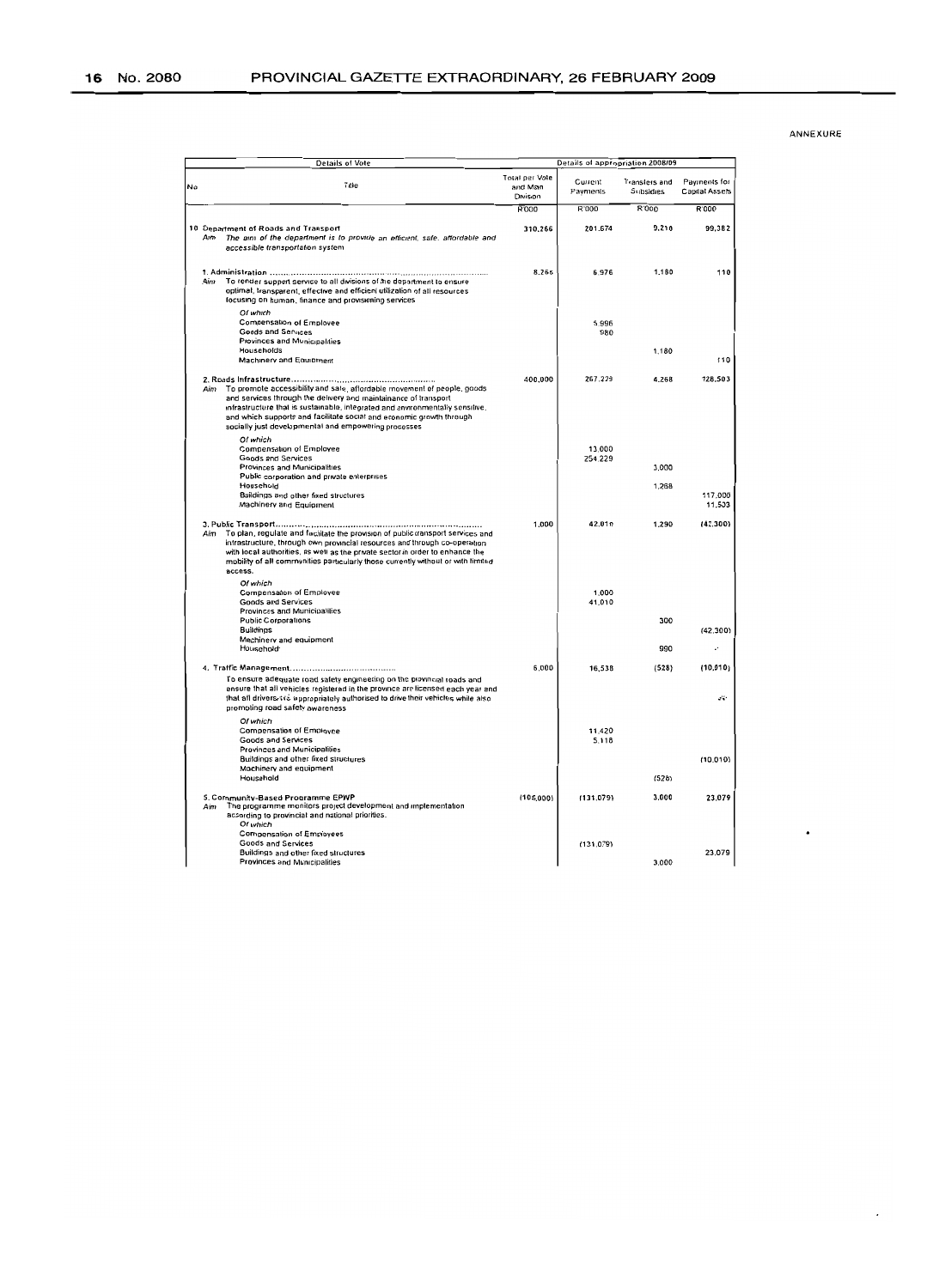| ANNEXURE |  |  |  |  |  |  |  |
|----------|--|--|--|--|--|--|--|
|----------|--|--|--|--|--|--|--|

| Details of Vote                                                                                                                                                                                                                                                                                                          | Details of appropriation 2008/09              |                     |                            |                                       |  |
|--------------------------------------------------------------------------------------------------------------------------------------------------------------------------------------------------------------------------------------------------------------------------------------------------------------------------|-----------------------------------------------|---------------------|----------------------------|---------------------------------------|--|
| Title<br>No.                                                                                                                                                                                                                                                                                                             | Total par Vote<br>and Main<br><b>Division</b> | Current<br>Payments | Transfers and<br>Supsidies | Payments for<br><b>Capital Assets</b> |  |
|                                                                                                                                                                                                                                                                                                                          | R'000                                         | 8'000               | 8.000                      | <b>R'000</b>                          |  |
| 11 Department of Housing                                                                                                                                                                                                                                                                                                 | 22.630                                        | 13.630              |                            | 9.000                                 |  |
| To provide quality, integrated and sustainable human selflement that<br>Autz<br>creates choices of quality living environments for the people of the Eastern<br>Cape                                                                                                                                                     |                                               |                     |                            |                                       |  |
| Tu give strategic leadership to the department and corporate support to the<br>Attre                                                                                                                                                                                                                                     | 32.205                                        | 23.205              |                            | 9.000                                 |  |
| three core functions of the department<br>Of which                                                                                                                                                                                                                                                                       |                                               |                     |                            |                                       |  |
| Compensation of Employee                                                                                                                                                                                                                                                                                                 |                                               | 885                 |                            |                                       |  |
| Goods and Services                                                                                                                                                                                                                                                                                                       |                                               | 22 320              |                            |                                       |  |
| Provinces and Municipalities                                                                                                                                                                                                                                                                                             |                                               |                     |                            |                                       |  |
| Households                                                                                                                                                                                                                                                                                                               |                                               |                     |                            |                                       |  |
| Machinery and Equipment                                                                                                                                                                                                                                                                                                  |                                               |                     |                            | 9000                                  |  |
|                                                                                                                                                                                                                                                                                                                          |                                               |                     |                            |                                       |  |
| Totacilitate the existence of a legislative and policy environment the is<br>Am<br>conducive to houdsing development within the province, cordinate evidence<br>based integrated housing development planning and render ongoing support<br>to municipalities and plovincial stakeholders to participate meaningfully in | (1.507)                                       | (1.507)             |                            |                                       |  |
| housing detivery<br>Of which<br>Compensation of Employee                                                                                                                                                                                                                                                                 |                                               |                     |                            |                                       |  |
| Goods and Services<br><b>Provinces and Municipalities</b><br>Public corporation and private enterprises<br>Household                                                                                                                                                                                                     |                                               | (1507)              |                            |                                       |  |
| Buildings and other fixed structures<br>Machinery and Equipment                                                                                                                                                                                                                                                          |                                               |                     |                            |                                       |  |
| To facilitate and administer the provision of housing subsidies, promote, no-<br>Ann<br>ordinate and manage integrated human settlement development and to<br>provide support services to emerging contractors<br>Of which                                                                                               | (9.068)                                       | (9.068)             |                            |                                       |  |
| Compensation of Employee<br>Goods and Services<br>Provinces and Municipalities                                                                                                                                                                                                                                           |                                               | (9068)              |                            |                                       |  |
| Public Corporations<br><b>Buildings</b><br>Machinery and equipment                                                                                                                                                                                                                                                       |                                               |                     |                            |                                       |  |
| Aim<br>To facilitate, co-ordinate and manage the implementation of Social Housing<br>and Rental Housing programmes and land facilitation and acquisition for<br>housing development                                                                                                                                      | 1.000                                         | 1.000               |                            |                                       |  |
| Of which<br>Compensation of Employee<br>Goods and Services<br>Provinces and Municipalities<br>Buildings and other fixed structures                                                                                                                                                                                       |                                               | 1000                |                            |                                       |  |
| Machinery and equipment                                                                                                                                                                                                                                                                                                  |                                               |                     |                            |                                       |  |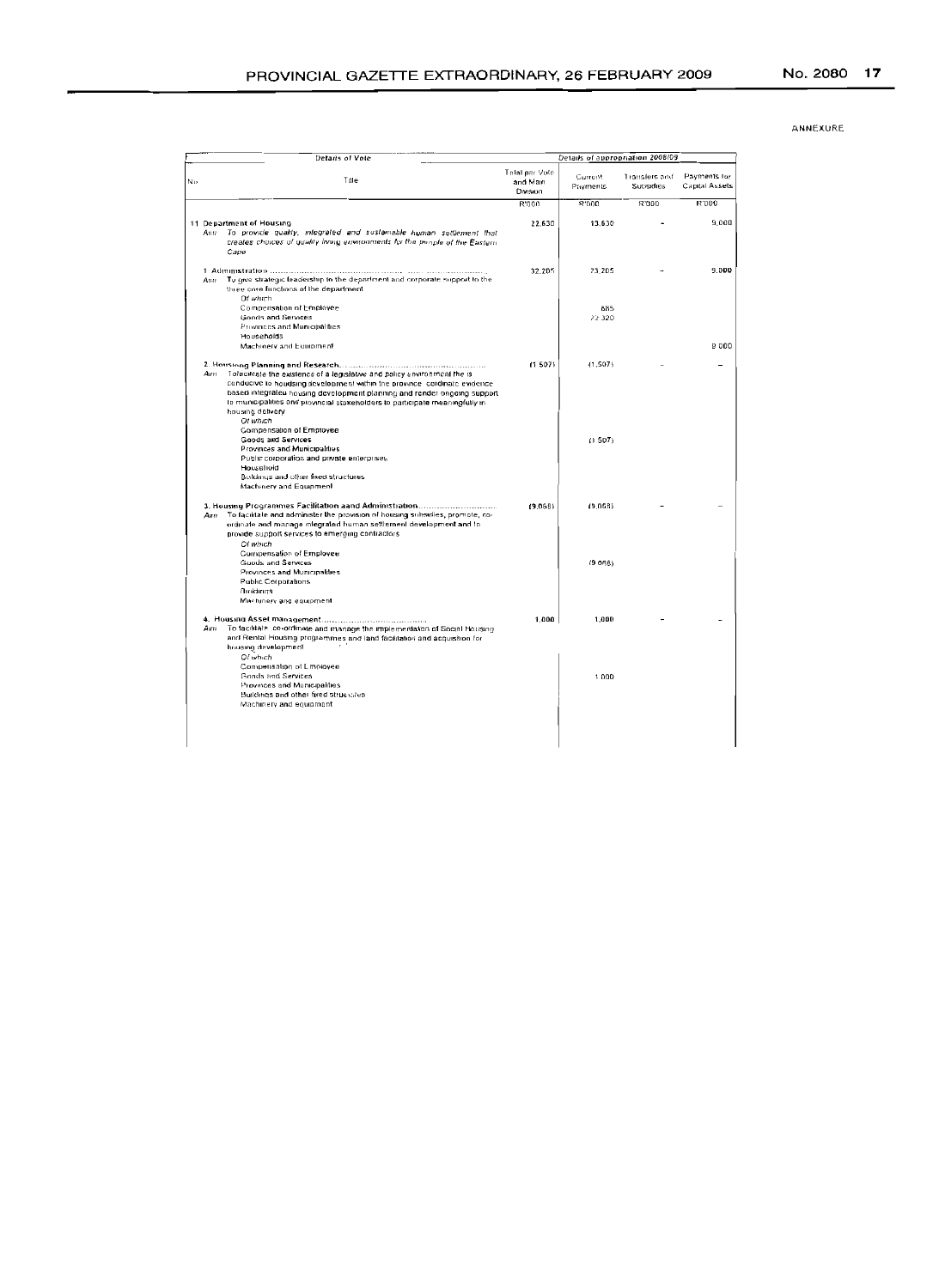|    | Details of Vote |                                                                                                                                                                                 |                                        | Details of appropriation 2008/09 |                                          |                                |  |  |
|----|-----------------|---------------------------------------------------------------------------------------------------------------------------------------------------------------------------------|----------------------------------------|----------------------------------|------------------------------------------|--------------------------------|--|--|
| No |                 | Title                                                                                                                                                                           | Total per Vole<br>and Main<br>Division | Current<br>Payments              | <b>Transfers and</b><br><b>Subsidies</b> | Payments for<br>Capital Assets |  |  |
|    | Aurr            | 12 Provincial Treasury<br>To provide strategic and technical leadership in the allocation and utilization<br>of resources, in order to improve quality of file in the province  | R'000<br>40.387                        | R'000<br>21516                   | <b>R'000</b><br>10.902                   | <b>R'000</b><br>7969           |  |  |
|    |                 | Aim. To provide teadership, strategic management in accordance with legislation,<br>regulations and policies and ensure appropriate support services to all other<br>programmes | 16.922                                 | 16.772                           | 150                                      |                                |  |  |
|    |                 | Of which<br>Compensation of Employee<br>Goods and Services<br>Provinces and Municipalities<br>Machinery and equipment<br>Hauseholds                                             |                                        | 2.129<br>14.543                  | 150                                      |                                |  |  |
|    |                 | Am To provide strategic and sound leadership to the financial management<br>function.                                                                                           | 5.208                                  | (4.532)                          | 9,740                                    |                                |  |  |
|    |                 | Of which<br>Compensation of Employee<br>Goods and Services<br>Provinces and Municipalities<br>Households                                                                        |                                        | (5.206)<br>674                   | 10.000<br>(260)                          |                                |  |  |
|    | Aım             | To render effective and transparent accounting services to provincial<br>departments.                                                                                           | 20.568                                 | 11.954                           | 645                                      | 7.969                          |  |  |
|    |                 | Of which<br>Compensation of Employee<br>Goods and Services<br>Interest and rent on land<br>Provinces and Municipalities<br>Public corporations and private enterprises          |                                        | 9.674<br>2,280                   |                                          |                                |  |  |
|    |                 | Machinery and Equipment<br>Households                                                                                                                                           |                                        |                                  | 645                                      | 7.969                          |  |  |
|    | Aim             | To promote accountability through substantive reflection of financial activities<br>of the province as well as compliance with financial norms and standards.                   | (2.311)                                | (2.678)                          | 367                                      |                                |  |  |
|    |                 | Of which<br>Compensation of Employee<br>Goods and Services<br>Provinces and Municipalities<br>Households                                                                        |                                        | (1.816)<br>(B62)                 | 367                                      |                                |  |  |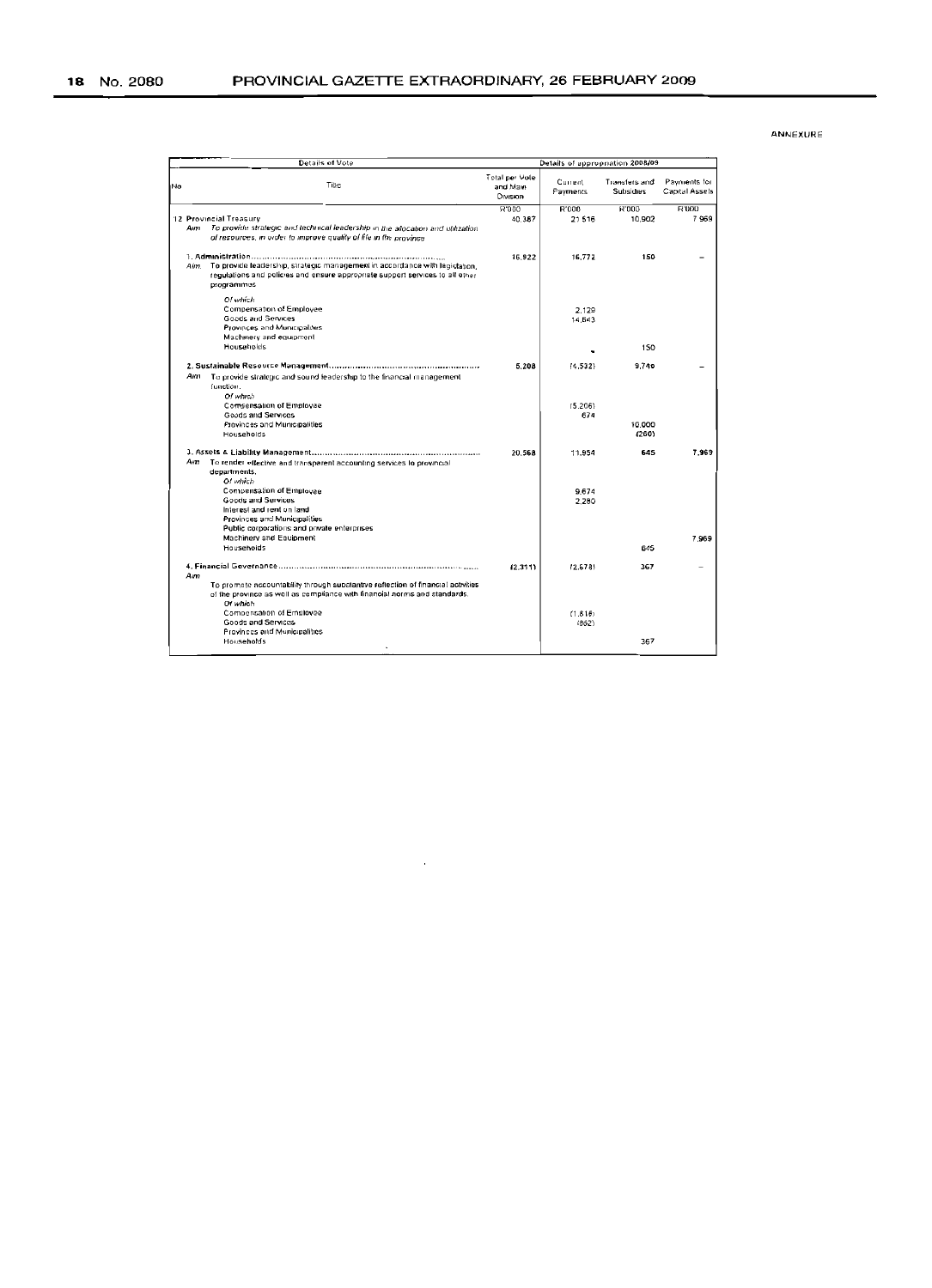| ANNEXURE |
|----------|
|          |

| Details of Vote                                                                                                                                                                                                                                                                  | Details of appropriation 2008/09       |                     |                                          |                                |  |
|----------------------------------------------------------------------------------------------------------------------------------------------------------------------------------------------------------------------------------------------------------------------------------|----------------------------------------|---------------------|------------------------------------------|--------------------------------|--|
| Title<br>No.                                                                                                                                                                                                                                                                     | Total per Vote<br>and Main<br>Division | Current<br>Payments | <b>Transfers and</b><br><b>Subsidies</b> | Payments lor<br>Capital Assets |  |
| 14 Department of Sports, Recreation, Arts and Culture<br>To promote a properous, united and peaceful Eastern Cape where the<br>$A$ <sub>Im</sub><br>spiritual intellectual and material upliftment of the people is fully realized<br>through sport recreation, arts and culture | R'000<br>5,748                         | R'000<br>16,698     | R'000<br>(14,743)                        | <b>R'000</b><br>3,793          |  |
| 1. Administration<br>To provide policy and strategic leadership for the department in the sector of<br>Am<br>sport, recreation, arts and culture                                                                                                                                 | 13.348                                 | 12.718              |                                          | 630                            |  |
| Of which<br>Compensation of Employee<br>Goods and services<br>Provinces and Municipalities<br>Non-profit institutions<br>Households<br>Buildings and other fixed structures                                                                                                      |                                        | 8.513<br>4 205      |                                          | 181                            |  |
| Machinery and equioment                                                                                                                                                                                                                                                          |                                        |                     |                                          | 449                            |  |
| To maximise the preservation, conservation and promotion of arts, culture,<br>Am<br>museums and hentage throughout the province                                                                                                                                                  |                                        | 4.000               | (4.000)                                  |                                |  |
| Of which<br>Compensation of Employee<br>Goods and Services<br>Provinces and municipalities<br>Departmental agencies and accounts<br>Universities and Technikons                                                                                                                  |                                        | 3.500<br>500        |                                          |                                |  |
| Non-profit institutions<br>Household<br>Building and other fixed structures<br>Machinery and equipment                                                                                                                                                                           |                                        |                     | (4 DOD)                                  |                                |  |
| Aim Ensure promotion and development of library services and ensure provision<br>of archival services<br>Of which                                                                                                                                                                | (11.743)                               | (5, 320)            | 110.743                                  | 4,320                          |  |
| Compensation of employees<br>Goods and Services<br>Provinces and Municipalities<br>Non profit institutions<br>Household                                                                                                                                                          |                                        | (5320)              | (6595)<br>(414B)                         |                                |  |
| Buildings and other fixed structures<br>Machinery and equipment                                                                                                                                                                                                                  |                                        |                     |                                          |                                |  |
|                                                                                                                                                                                                                                                                                  | 4.143                                  | 5,300               |                                          | 4 3 2 0<br>(1.157)             |  |
| To promote and develop sport and recreation in the province that will<br>Am<br>enhance active and healthy communities<br>Of which                                                                                                                                                |                                        |                     |                                          |                                |  |
| Compensation of Employees<br>Goods and Services<br>Provinces and Municipalities<br>44.<br>Non-profit Organizations                                                                                                                                                               |                                        | (1.285)<br>6,585    |                                          |                                |  |
| Households<br>Buildings and other fixed structures<br>Machinery and equipment                                                                                                                                                                                                    |                                        |                     |                                          | (1,000)<br>(157)               |  |

 $\label{eq:3} \begin{minipage}{0.9\textwidth} \begin{minipage}{0.9\textwidth} \begin{itemize} \begin{itemize} \begin{itemize} \begin{itemize} \end{itemize} \end{itemize} \end{itemize} \end{minipage} \begin{itemize} \begin{itemize} \begin{itemize} \begin{itemize} \end{itemize} \end{itemize} \end{itemize} \end{itemize} \end{itemize} \end{minipage} \begin{minipage}{0.9\textwidth} \begin{itemize} \begin{itemize} \end{itemize} \end{itemize} \end{itemize} \end{minipage} \begin{minipage}{0.9\textwidth} \begin{itemize} \begin{item$ LERTIFIED AS CORRECT AS PASSED BY THE FINE HIMPLE  $\overline{1}$ LEGISLATURE  $\begin{array}{l} \displaystyle \frac{1}{2} \left( \frac{1}{2} \right) \left( \frac{1}{2} \right) \left( \frac{1}{2} \right) \left( \frac{1}{2} \right) \left( \frac{1}{2} \right) \left( \frac{1}{2} \right) \left( \frac{1}{2} \right) \left( \frac{1}{2} \right) \left( \frac{1}{2} \right) \left( \frac{1}{2} \right) \left( \frac{1}{2} \right) \left( \frac{1}{2} \right) \left( \frac{1}{2} \right) \left( \frac{1}{2} \right) \left( \frac{1}{2} \right) \left( \frac{1}{$ ۱.  $\sum_{i=1}^{k-1}$ Storpalles